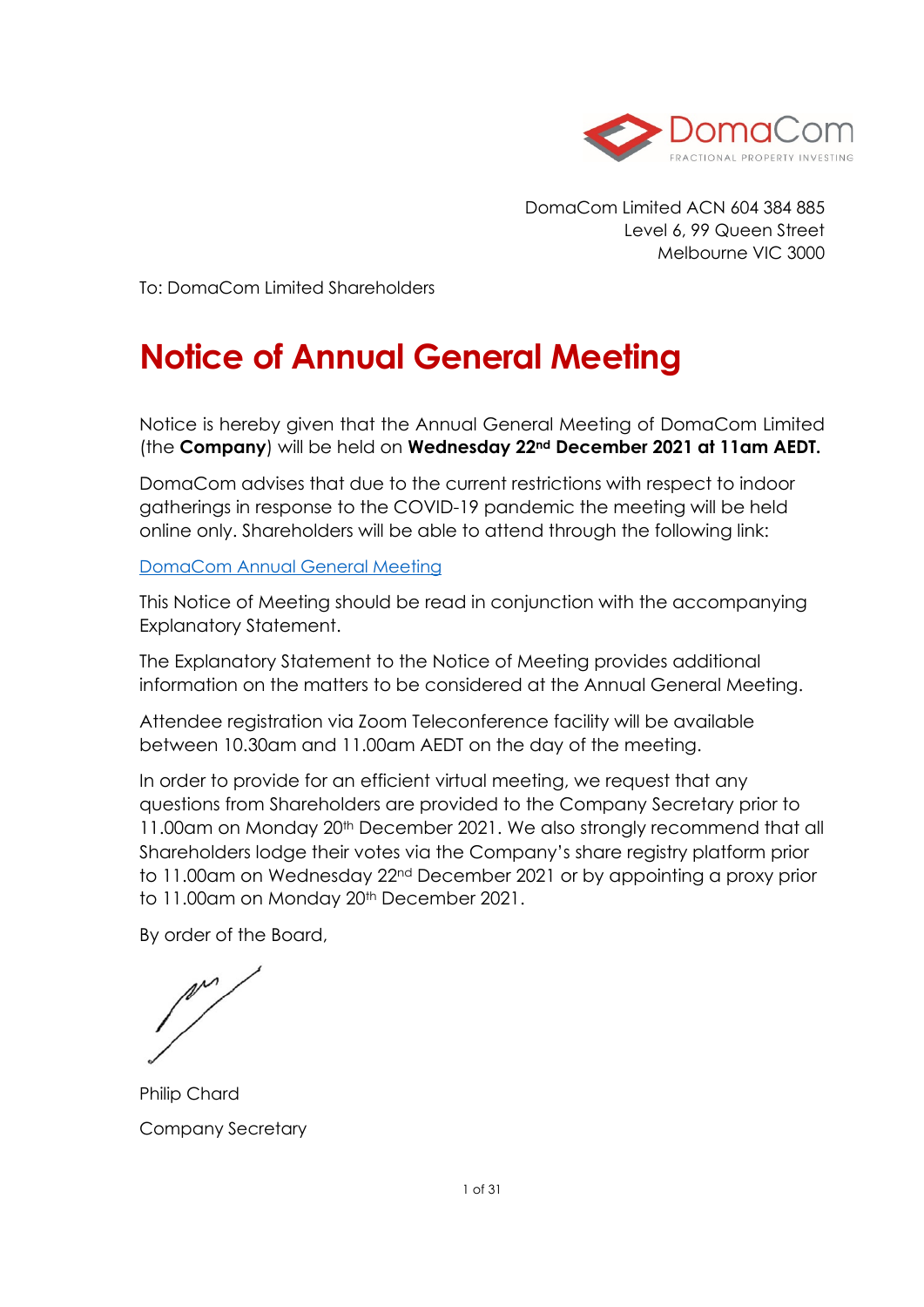#### **AGENDA**

- **1. Welcome & Apologies**
- **2. Approval of the Minutes of the Annual General Meeting held on 2 December 2020**
- **3. Chairman's Address**
- **4. CEO Report**

#### **5. Receipt of Reports and Financial Statements**

To receive and consider the Directors' Report, remuneration report and the Financial Report of DomaCom Limited for the year ended 30 June 2021 and the Auditor's Report in relation to the Financial Report.

#### **6. Resolutions**

# **Resolution 1 – Adoption of the Remuneration Report**

To consider and, if thought fit, pass the following resolution as an advisory resolution:

#### *That the Remuneration Report for the financial year ended 30 June 2021 be adopted.*

#### **Voting Exclusion Statement for Resolution 1:**

The Company will disregard any votes cast on this resolution by or on behalf of a member of the Company's key management personnel (KMP), whose remuneration details are included in the Remuneration Report, or any closely related party or associate of that person.

However, this does not apply to a vote cast on this resolution by:

- a person as proxy or attorney for another person who is entitled to vote on the resolution, in accordance with directions given to the proxy or attorney to vote on the resolution in that way;
- the chair of the meeting as proxy or attorney for a person who is entitled to vote on the resolution, in accordance with a direction given to the chair to vote on the resolution as the chair decides; or
- a holder acting solely in a nominee, trustee, custodial or other fiduciary capacity on behalf of a beneficiary provided the following conditions are met:
	- the beneficiary provides written confirmation to the holder that they are not excluded from voting, and are not closely related party or an associate of a person excluded from voting, on the resolution; and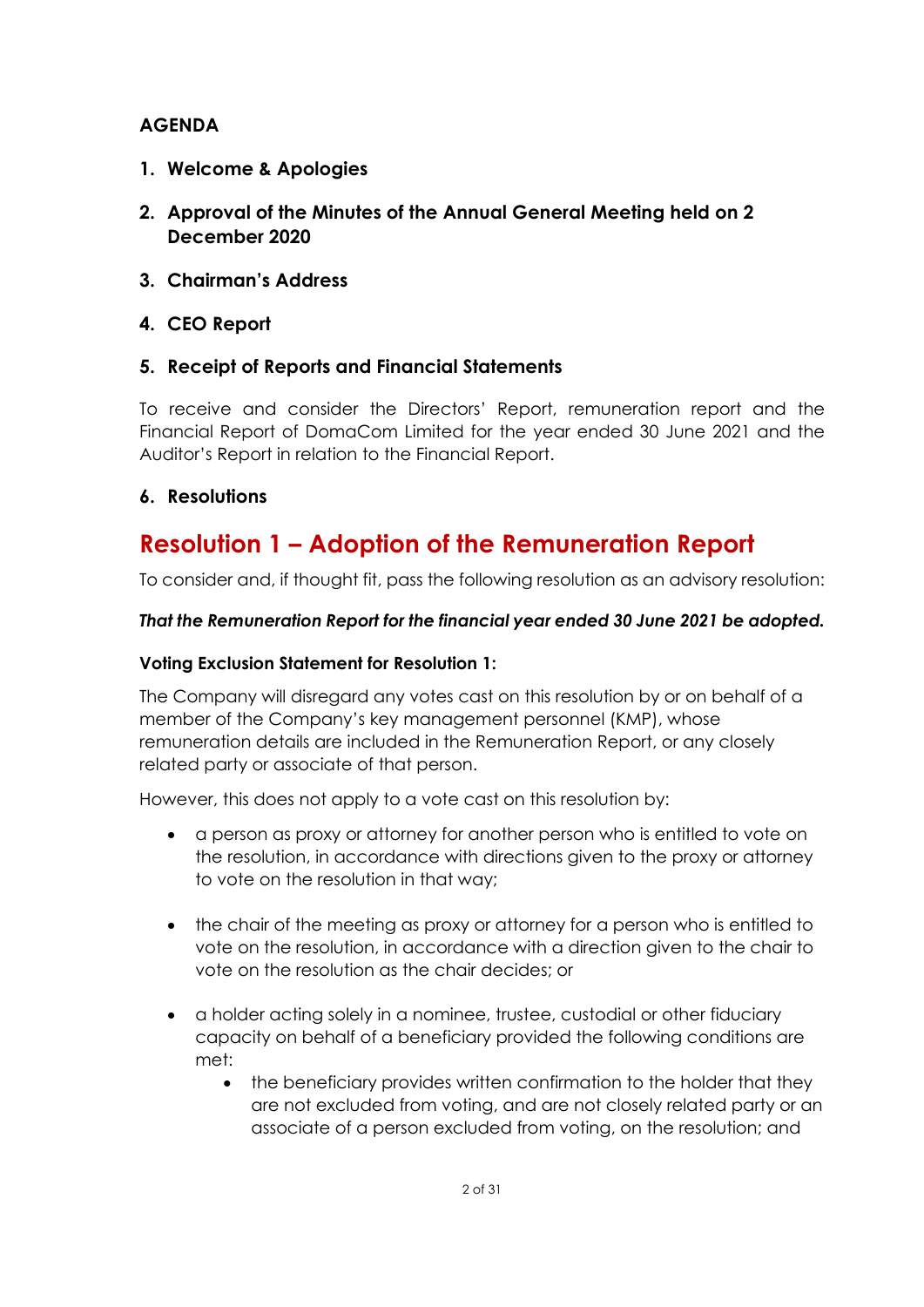• the holder votes on the resolution in accordance with directions given by the beneficiary to the holder to vote in that way.

# **Resolution 2 – Increase to Non-Executive Fee Pool**

To consider and, if thought fit, pass the following resolution as an ordinary resolution:

*THAT, for the purposes of ASX Listing Rule 10.17 and Clause 9.3 of the Company's Constitution, the maximum aggregate amount of Directors' fees that may be paid to the Company's non-executive Directors per annum be increased by \$85,000, from \$180,000 to \$265,000 per annum effective from 1 July 2019.*

#### **Voting exclusion statement for Resolution 2:**

The Company will disregard any votes cast in favour Resolution 2 by, or on behalf of, any Director or any of their associates.

However, the Company need not disregard a vote cast in favour of Resolution 2 if it is cast by:

- a person as proxy or attorney for a person who is entitled to vote on item 4, in accordance with directions given to the proxy or attorney to vote on item 4 in that way; or
- the Chair as proxy or attorney for a person who is entitled to vote on item 4, in accordance with a direction given to the Chair to vote on item 4 as the Chair decides; or
- a holder acting solely in a nominee, trustee, custodial or other fiduciary capacity on behalf of a beneficiary provided the following conditions are met:
	- - the beneficiary provides written confirmation to the holder that the beneficiary is not excluded from voting, and is not an associate of a person excluded from voting, on the item; and
	- - the holder votes on this Resolution 4 in accordance with directions given by the beneficiary to the holder to vote in that way.

It is noted that, in accordance with section 250BD(2) of the Corporations Act, a vote must not be cast on Resolution 2 as a proxy by a member of the KMP at the date of the AGM, or a Closely Related Party of such a member, unless it is cast as proxy for a person where the proxy form specifies the way the proxy is to vote on the item. This restriction on voting undirected proxies does not apply to the Chair where the proxy form expressly authorises the Chair to exercise undirected proxies even if the item is connected, directly or indirectly, with the remuneration of the KMP. The Chair intends to exercise undirected proxies in favour of Resolution 2.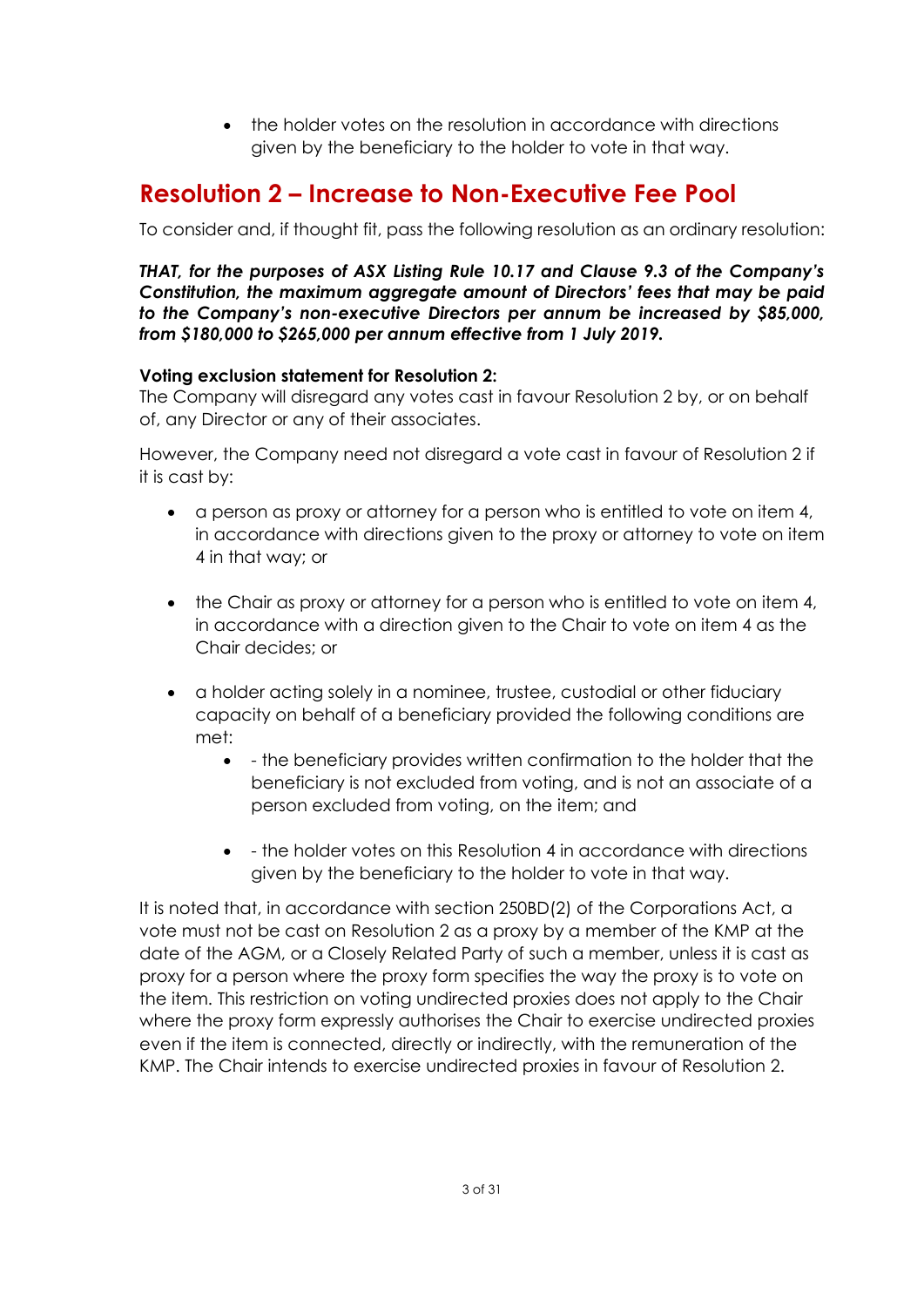# **Resolution 3 – Re-election of Mr Grahame Evans as a Director**

To consider and, if thought fit, pass the following resolution as an ordinary resolution:

*THAT Mr Grahame Evans, who retires by rotation in accordance with the Company's Constitution and is eligible for election, be re-elected as a Director of the Company.*

# **Resolution 4 – Re-election of Mr Matthew Roberts as a Director**

To consider and, if thought fit, pass the following resolution as an ordinary resolution:

*THAT Mr Matthew Roberts, who retires by rotation in accordance with the Company's Constitution and is eligible for election, be re-elected as a Director of the Company.*

# **Resolution 5 – Election of Mr Hilal Yassine as a Director**

To consider and, if thought fit, pass the following resolution as an ordinary resolution:

*THAT Mr Hilal Yassine, who was appointed to the board by the directors on 17th March 2021 in accordance with the Company's Constitution and is eligible for election, be elected as a Director of the Company.*

# **Resolution 6 – Subsequent approval for the previous issue of 30,506,852 Ordinary Shares**

To consider and, if thought fit, pass the following resolution as an ordinary resolution:

*"That the previous issue of* **30,506,852** *Ordinary Shares on 10 November 2021 under a placement to sophisticated and institutional investors at an issue price of \$0.06551 per Share, is approved under and for the purposes of Listing Rule 7.4"*

#### **Voting Exclusion Statement for Resolution 6:**

The Company will disregard any votes cast in favour of the resolution by a person, or an associate of that person, who participated in the issue.

However, this does not apply to a vote cast in favour of a resolution by:

- a person as proxy or attorney for another person who is entitled to vote on the resolution, in accordance with directions given to the proxy or attorney to vote on the resolution in that way;
- the chair of the meeting as proxy or attorney for a person who is entitled to vote on the resolution, in accordance with a direction given to the chair to vote on the resolution as the chair decides; or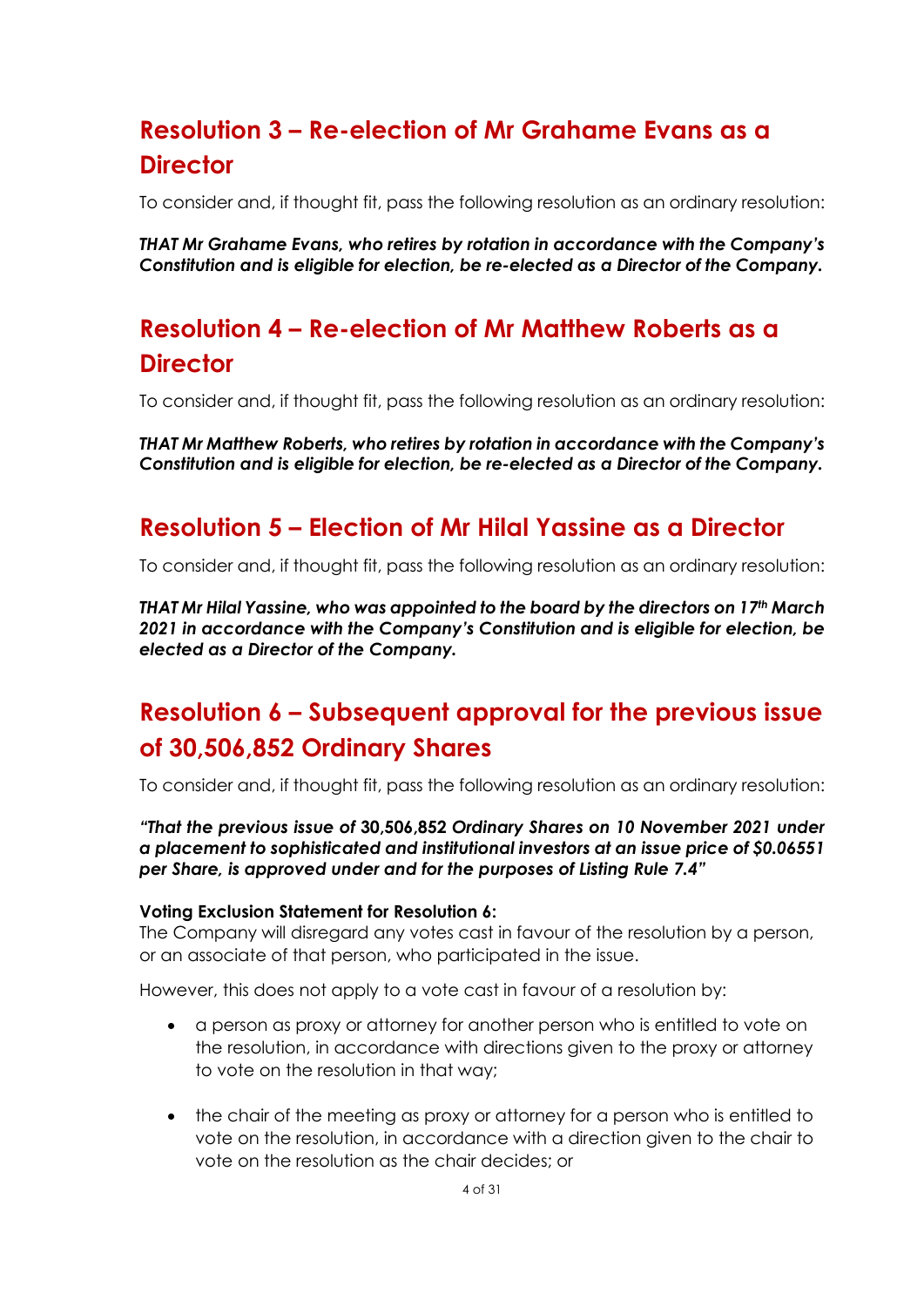- a holder acting solely in a nominee, trustee, custodial or other fiduciary capacity on behalf of a beneficiary provided the following conditions are met:
	- the beneficiary provides written confirmation to the holder that they are not excluded from voting, and are not an associate of a person excluded from voting, on the resolution; and
	- the holder votes on the resolution in accordance with directions given by the beneficiary to the holder to vote in that way.

# **Resolution 7 – Ratification of amended terms of previously issued Secured Convertible Notes to unrelated parties**

To consider and, if thought fit, pass the following resolution as an ordinary resolution:

*"That for the purposes of ASX Listing Rule 7.4 and for all other purposes, Shareholders ratify the amended terms of the previously issued Secured Convertible Notes to unrelated parties as set out in the Explanatory Statement."*

#### **Voting Exclusion Statement for Resolution 7:**

The Company will disregard any votes cast in favour of the resolution by a person, or an associate of that person, who participated in the issue.

However, this does not apply to a vote cast in favour of a resolution by:

- a person as proxy or attorney for another person who is entitled to vote on the resolution, in accordance with directions given to the proxy or attorney to vote on the resolution in that way;
- the chair of the meeting as proxy or attorney for a person who is entitled to vote on the resolution, in accordance with a direction given to the chair to vote on the resolution as the chair decides; or
- a holder acting solely in a nominee, trustee, custodial or other fiduciary capacity on behalf of a beneficiary provided the following conditions are met:
	- the beneficiary provides written confirmation to the holder that they are not excluded from voting, and are not an associate of a person excluded from voting, on the resolution; and
	- the holder votes on the resolution in accordance with directions given by the beneficiary to the holder to vote in that way.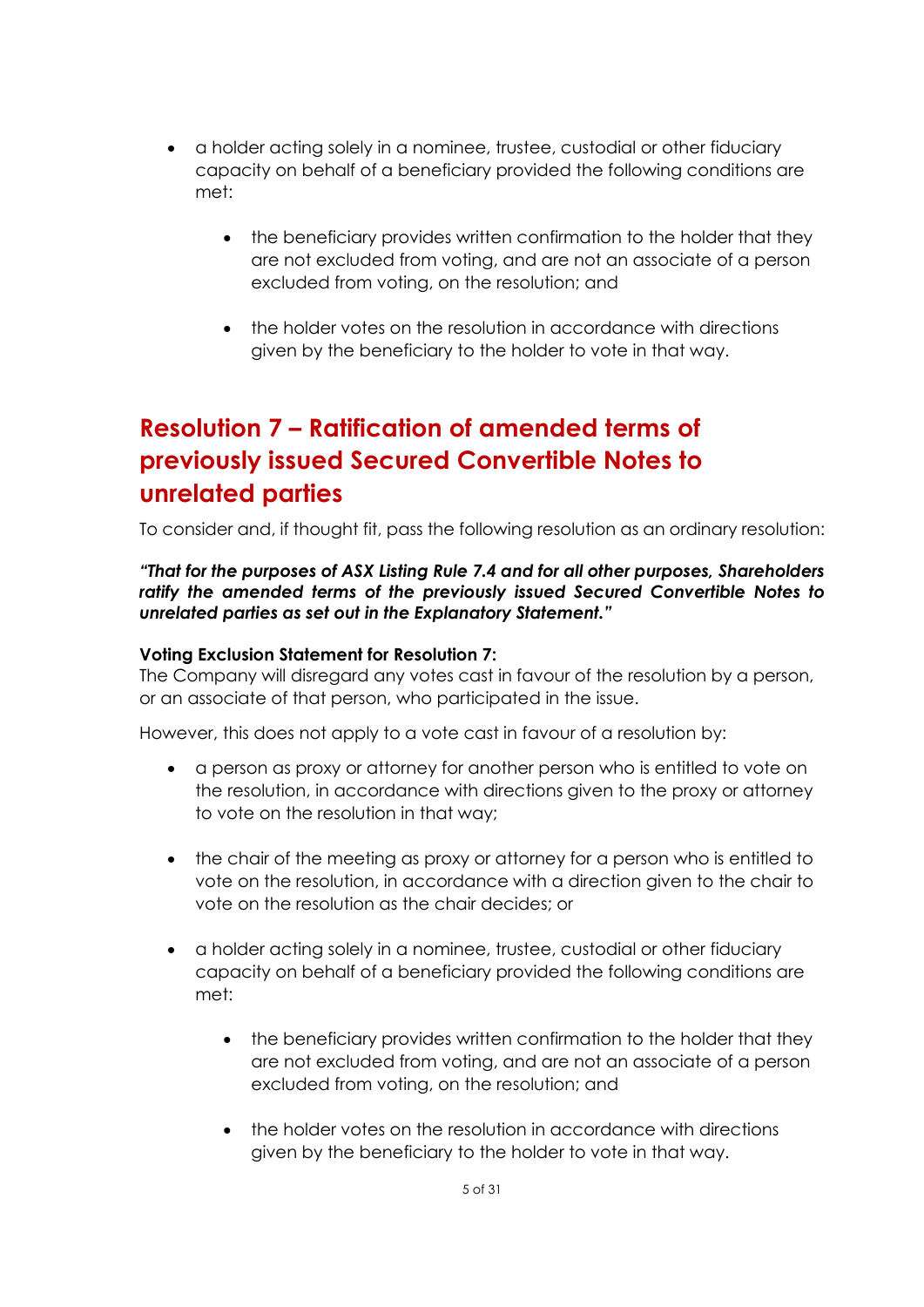# **Resolution 8 – Approval of 10% Placement Capacity**

To consider and, if thought fit, pass the following resolution:

#### *"That, as a special resolution, the Company have the additional capacity to issue equity securities provided for in Listing Rule 7.1A"*

#### **Voting Exclusion Statement for Resolution 8:**

There is no voting exclusion as at the time of dispatching the Notice of Meeting the entity is not proposing to make an issue of equity securities under the mandate to be provided through Resolution 8.

#### **7. Any other business***.*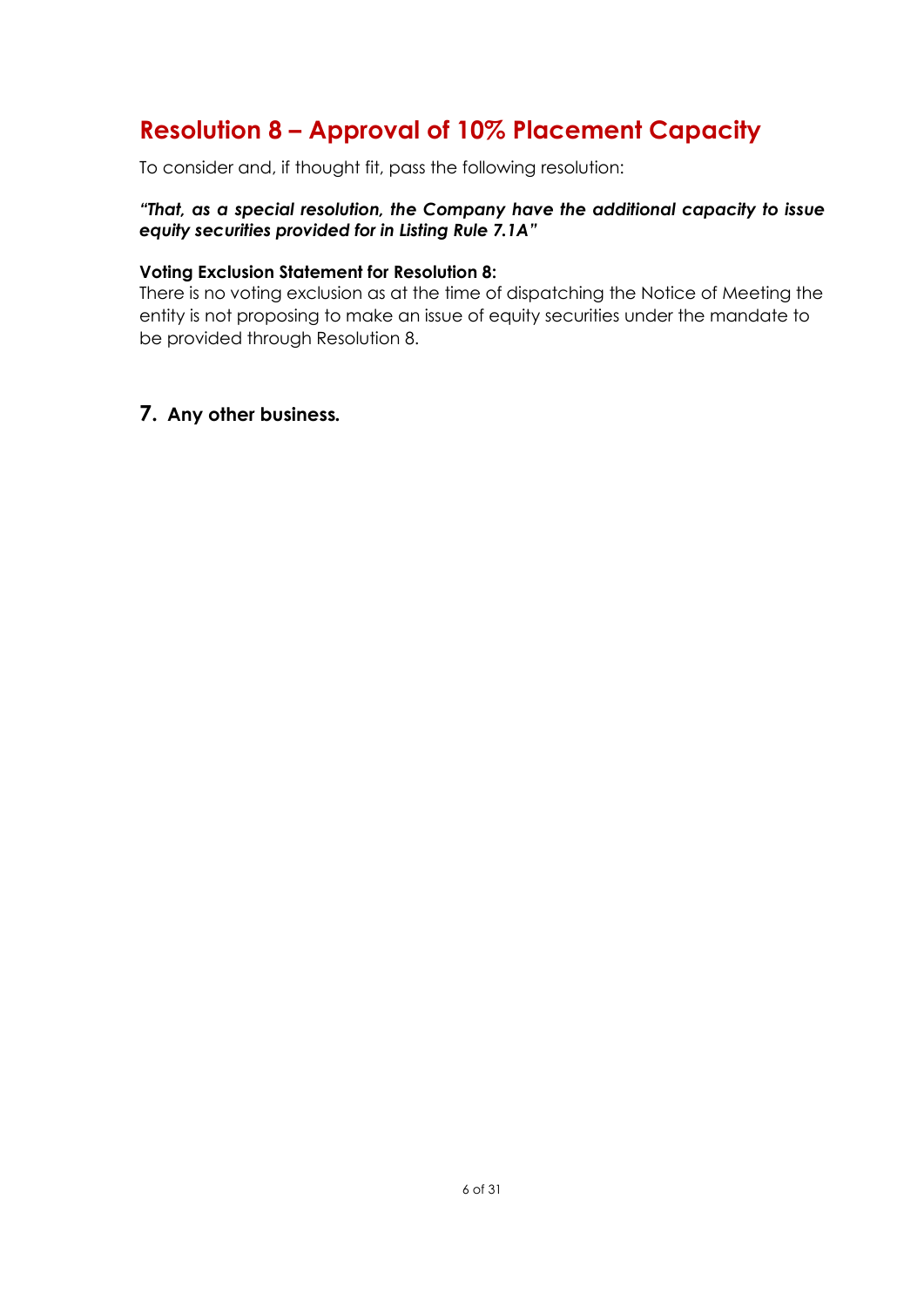## **EXPLANATORY STATEMENT**

This Explanatory Statement has been prepared for the information of Shareholders in relation to the business to be conducted at the Company's Annual General Meeting on Wednesday 22nd December 2021.

The purpose of this Explanatory Statement is to provide Shareholders with all information known to the Company which is material to a decision on how to vote on the Resolutions in the accompanying Notice of Annual General Meeting.

This Explanatory Statement should be read in conjunction with the Notice of Annual General Meeting preceding this Explanatory Statement.

If you have any questions regarding the matters set out in this Explanatory Statement or the preceding Notice of Annual General Meeting, please contact the Company Secretary or your professional adviser.

## **Financial Statements**

The law requires Directors to lay the Financial Report, Directors' Report, Remuneration Report and Auditors' Report for the last financial year before the Annual General meeting of shareholders.

Shareholders have been provided with all relevant information concerning these reports in the Annual Report of the Company for the year ended 30 June 2021 (Annual Report). A copy of the Annual Report has been sent to each Shareholder (other than those Shareholders who have previously elected not to receive the Annual Report, whether in paper form or electronically). Any Shareholder who has made this election and now wishes to receive a paper or electronic copy of the Annual Report should contact the Company to arrange receipt. The Annual Report can also be viewed, printed and downloaded from the Company's website at http://www.domacom.com.au/investor-relations/financial-reports/

Shareholders will be provided with a reasonable opportunity to ask questions about, or make comments on, the Annual Report. The Auditors will be invited to the meeting and opportunity will be given to shareholders to ask them any questions.

## **Resolution 1 Adoption of the Remuneration Report as set out in the Annual Report for 2021.**

Section 250R (2) of the Corporations Act requires listed companies to put a resolution to their shareholders that the Remuneration Report be adopted. The vote on this resolution is advisory only and will not bind the Company or the Directors. However, the Board will take the outcome of the vote into consideration when reviewing the Company's remuneration practices and policies.

The Remuneration Report forms part of the Directors' Report and is included in the Annual Report for the financial year ended 30 June 2021.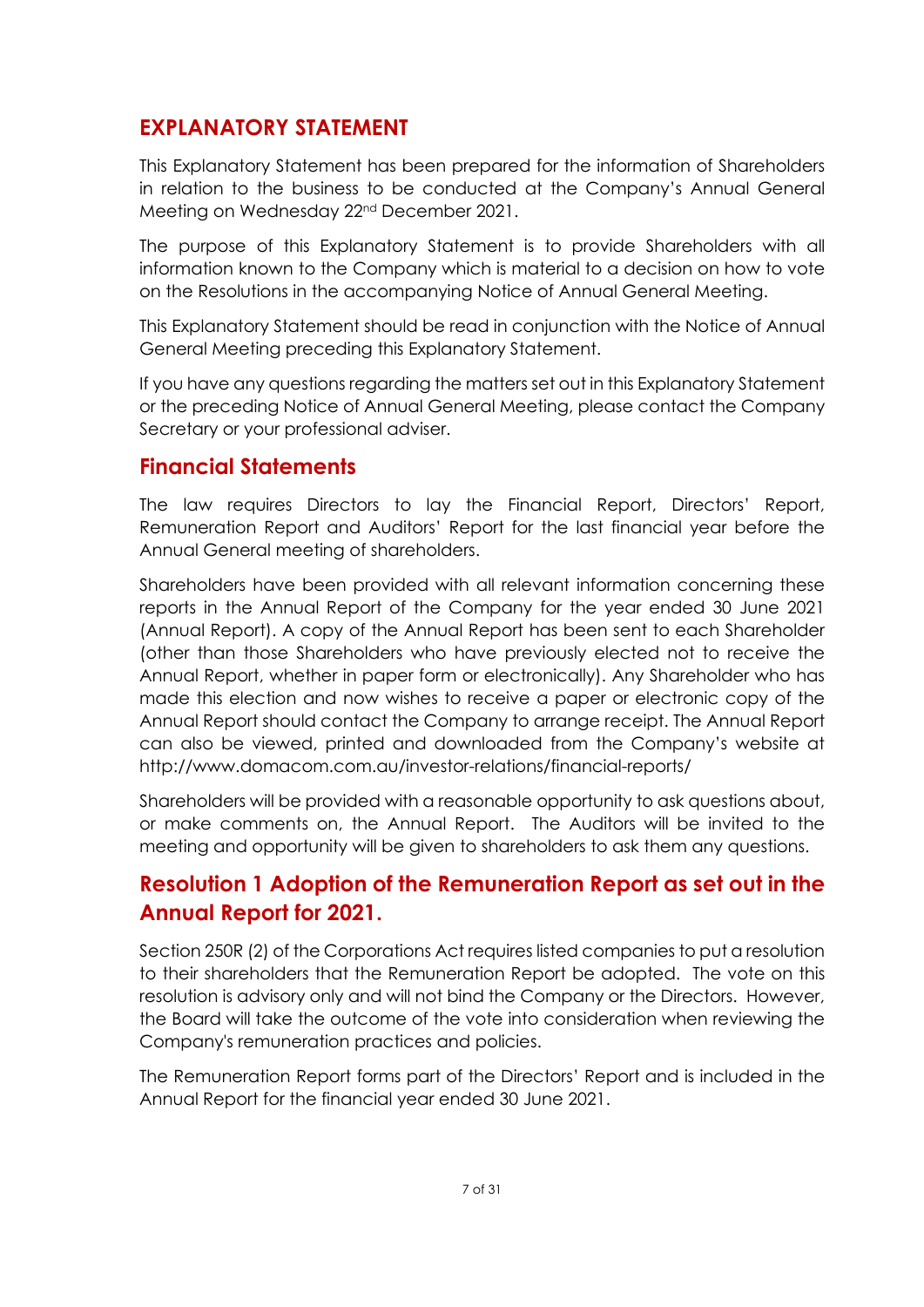The Remuneration Report contains information required under section 300A of the Corporations Act, including

- (a) Principles used to determine the nature and amount of remuneration
- (b) Details of remuneration
- (c) Service Agreements
- (d) Share-based remuneration and
- (e) Other information

**Board recommendation**: Given the interest in this Resolution, the Board makes no recommendation on this Resolution 1.

### **Resolution 2 – Increase to Non-Executive Director Fee Pool**

In accordance with Clause 9.3 of the Company's constitution and Listing Rule 10.17, Shareholder approval is sought to increase the maximum aggregate amount of directors' fees per annum that may be paid by the Company to its non-executive Directors (Fee Pool) by \$85,000 from \$180,000 per annum to \$265,000 per annum effective from 1 July 2019.

Under the Listing Rules, the term "directors' fees" means all fees payable by the Company or its controlled entities or subsidiaries and includes committee fees, superannuation contributions and fees sacrificed for other benefits but does not include reimbursement of genuine out-of-pocket expenses, genuine "special exertion" fees or securities issued to non-executive directors with approval of Shareholders in accordance with the Listing Rules.

The current Fee Pool of \$180,000 was set out in the Replacement Prospectus lodged with ASIC on 8 July 2016 and the Company has not sought to increase the Fee Pool since this date. The original Fee Pool included annual fees payable to the Chairman of \$60,000 and \$40,000 payable to each of three non-executive Directors. Actual fees incurred have been disclosed in the Annual Report and subsequently referred to as part of the Adoption of the Remuneration Report at each Annual General Meeting.

The Directors are seeking Shareholder approval to increase the Fee Pool for the year ended 30 June 2022 to enable the Board to appoint up to three new non-executive Directors. The increase is calculated on the basis they are appointed effective from 1 January 2021 (\$20,000 each for the 6 month period). In addition, an increase is being sought to cover the statutory change in the rate of superannuation paid to 10% (up to \$3,000 in total across new and existing non-executive directors). An increase is also being sought to cover Director fees that were deferred from June 2021 (up to \$22,000 in total).

In addition, as part of Resolution 2, by making the resolution effective from 1 July 2019, the Directors are seeking Shareholder approval to increase the Fee Pool for each of the years ended 30 June 2020 and 30 June 2021 by the same amount of \$85,000. As set out in the Remuneration Reports within the Annual Reports for these periods, additional non-Executive Directors were appointed and remunerated without seeking prior Shareholder approval to increase the Non-Executive Director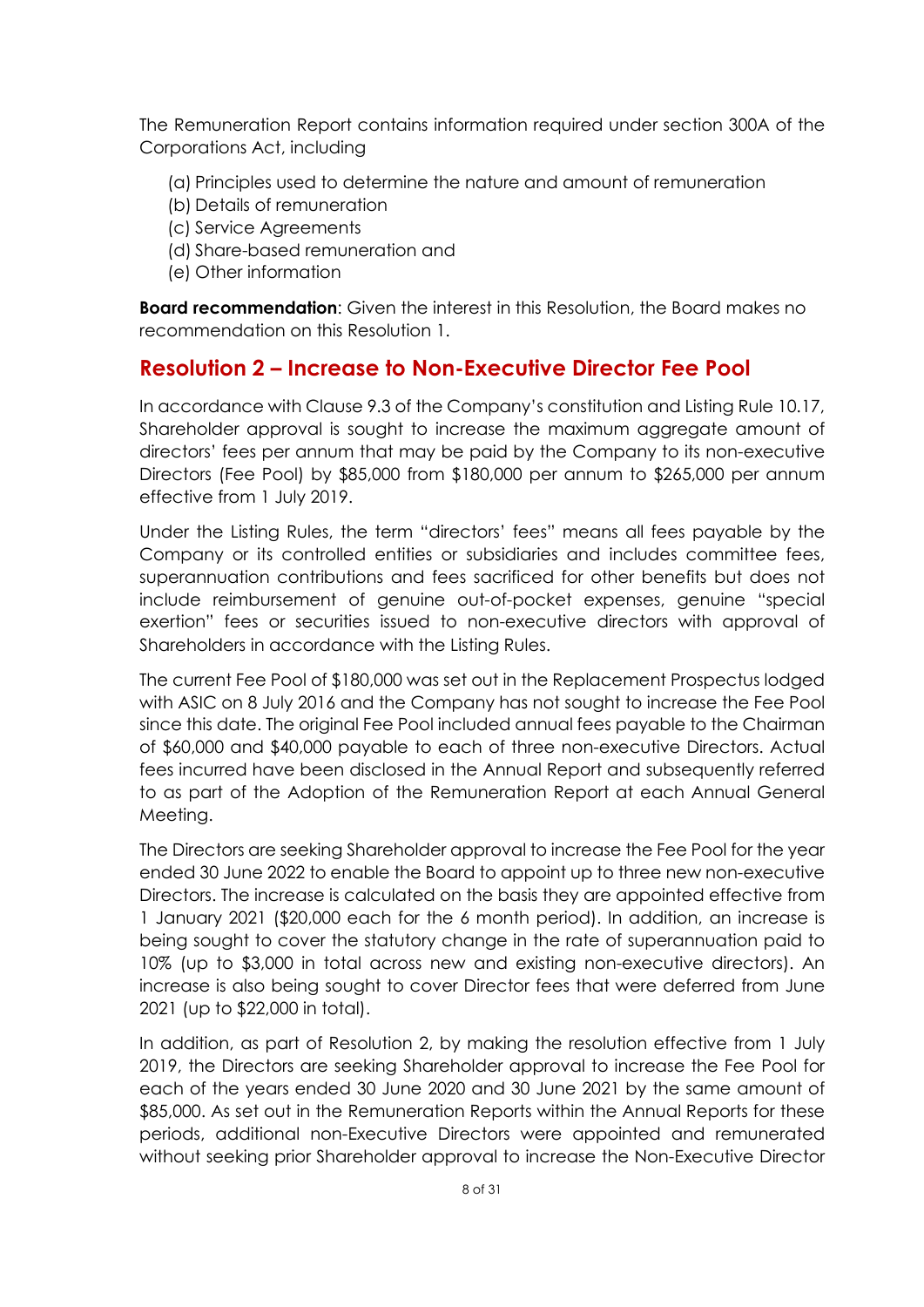Fee Pool. The appointment of two of these additional non-executive Directors and the subsequent approval of the Remuneration Report that includes their fees were approved through resolutions at the Annual General Meeting held on 2 December 2020. Other than the deferred fees of up to \$22,000 referred to above, no further Director fees are being paid for the years ended 30 June 2020 and 30 June 2021.

There are currently 4 non-Executive Directors after the retirement of three non-Executive Directors during the past 12 months. The appointment of three new non-Executive Directors, if it goes ahead, will bring the total number of non-Executive Directors to seven, including the Chairman.

The level of non-executive Directors' remuneration is reviewed periodically to ensure alignment with the market. The Directors are satisfied that the proposed Fee Pool will be slightly below the median levels for companies of comparable size and industry and that the proposed increase is appropriate for the reasons set out above.

Although an increase to the Fee Pool is being sought, it does not imply that the full amount will be used. Also, it is emphasised that the Fee Pool is a maximum annual limit and does not indicate that fees will necessarily be increased according to that limit. Additional information regarding the remuneration paid to each nonexecutive Director for the financial year is set out in the Remuneration Report.

If Shareholders approve the increased Fee Pool, an additional amount of \$60,000 will be available to cover the appointment of up to three new non-executive Directors for part of the year ending 30 June 2022. In addition, the individual fees for existing non-executive directors will only increase to reflect the increase in the statutory rate of superannuation where applicable totalling up to \$3,000. For the financial year ended 30 June 2021 the actual fees paid to Directors was reduced as no fees were paid in June 2021. Therefore, if the resolution is approved, a deferred amount can be paid in the year ending 30 June 2022 to cover this shortfall totaling up to \$22,000.

If Shareholders do not approve this resolution, the maximum aggregate amount of directors' fee per annum will remain at \$180,000, individual non-executive Directors' fees will remain unchanged and the ability to retain, and attract additional, nonexecutive Directors will be constrained.

ASX Listing Rule 10.17 requires details of securities issued to non-executive Directors within the last three years with the approval of Shareholders under Listing Rule 10.14. No securities were issued to non-executive Directors during the last three years under Listing Rule 10.14.

**Board recommendation:** Given the interest in this Resolution, the Board makes no recommendation on this Resolution 2.

## **Resolution 3 – Re-election of Mr Grahame D Evans as a Director**

Clause 9.1(d) of the DomaCom Constitution provides that 2 directors must retire from office if there are 5 or less directors (after excluding a managing director) or one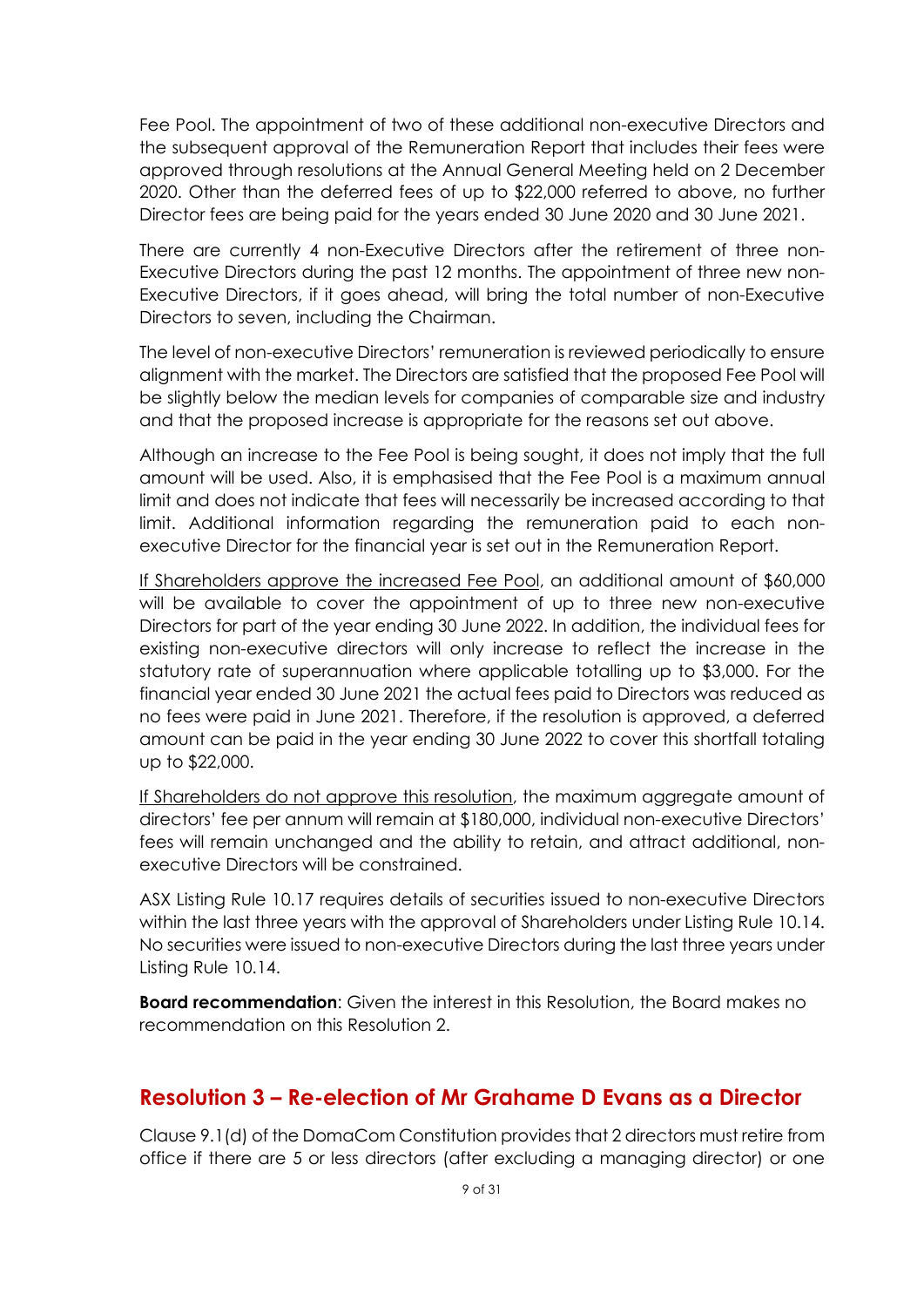third of those directors if there are more than 5 directors. Under clause 9.1(g) of the DomaCom Constitution, the Directors who must retire in accordance with this clause are the directors who wish to retire and not offer themselves for re-election and those who have been longest in office since their last election or appointment.

As at the date of this Notice of Meeting, the DomaCom Board is comprised of five directors and the managing director, Mr Arthur Naoumidis. Mr Grahame Evans was re-elected as a director on 13 November 2019 and Mr Matthew Roberts was elected as a director on 13 November 2019. Therefore, of the five directors, they have held office for the longest period.

Mr Grahame Evans was appointed as a Non-Executive Director and Chairman of the Company on 4 March 2013 and was re-elected on 13 November 2019.

Mr Evans has been extensively involved with the financial services industry for over 30 years.

He has held a variety of board positions including Chairman of Australian, Canadian, Singaporean & Chinese investment & advisory businesses and as a director of Malaysian and New Zealand companies. He is a regular speaker at conferences both in Australia and overseas and holds an MBA from the prestigious Australian Graduate School of Management, voted in the top 10 management schools in the Asian region. Grahame's executive roles have included CEO Investments for Tower Australia, Managing Director, AMP Consulting and Group Managing Director of Centrepoint Wealth. He is currently an executive director of listed Easton Investments Limited.

Mr Grahame Evans retires by rotation and seeks re-election at this Annual General Meeting.

**Board Recommendation:** Mr Grahame Evans has an interest in the resolution and therefore does not make a recommendation. The other Directors unanimously recommend a vote in favour of the resolution.

## **Resolution 4 – Re-election of Mr Matthew Roberts as a Director**

Matthew Roberts is the Managing Director of diversified financial services group aaig. He is a Director of stockbroking firm Ascot Securities; and of leading fintech businesses HALO Technologies and Macrovue, investment platforms designed for self-directed investors and self-funded retirees. aaig is also the largest shareholder of DomaCom Limited.

Matthew has over 20 years' experience in financial services and has worked on transactions worth several billions of dollars in that time. He has specialised in unique business structures, mergers, acquisitions, and the growth and development of companies in Australia, Europe, and the United States. Matthew is a Responsible Manager to the Australian Stock Exchange and a member of the Australian Digital Commerce Association's (ADCA) Advisory Board.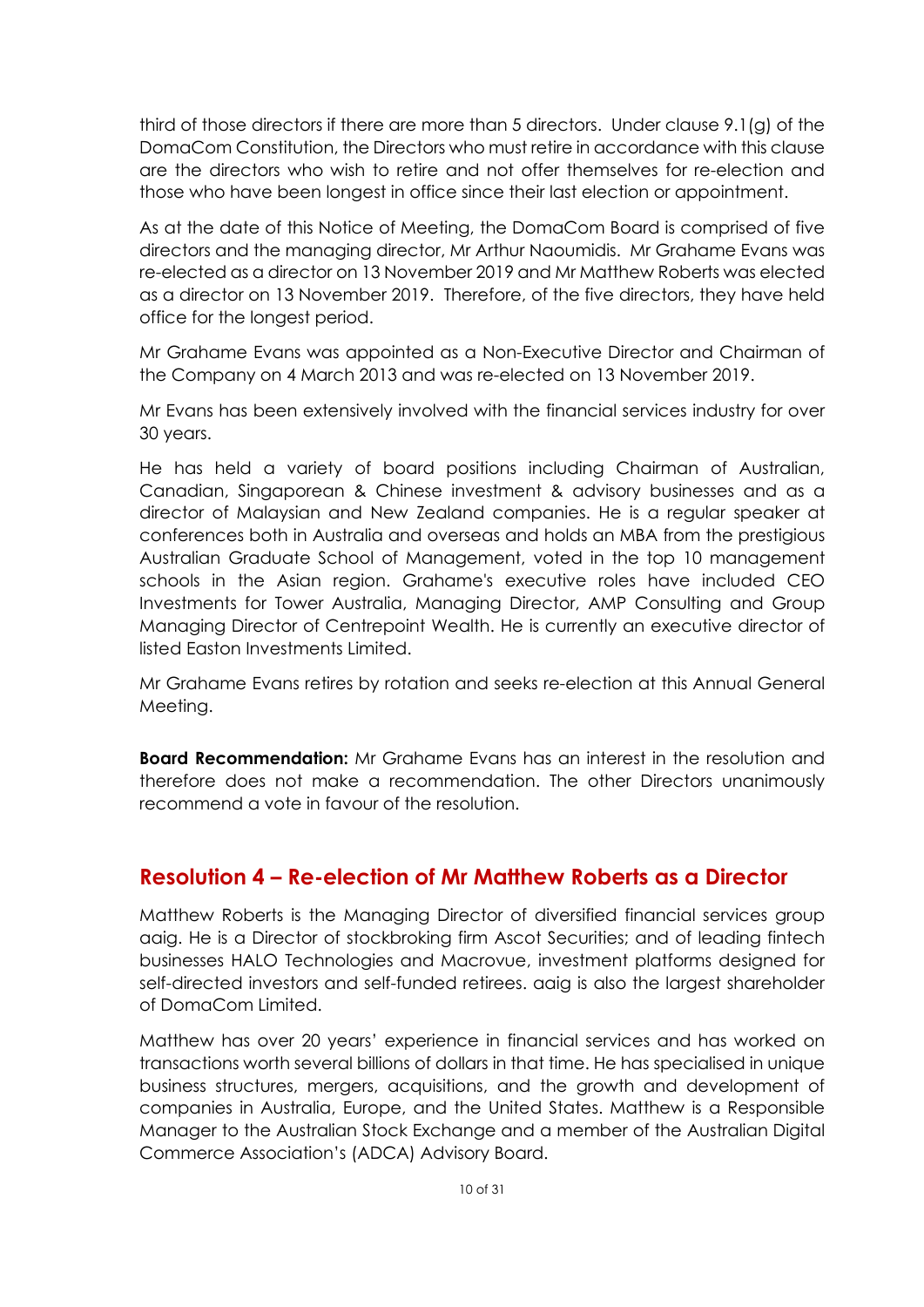Under his leadership, aaig has grown into a diversified and integrated financial technology group through targeted acquisition and the creation of proprietary products through in-house R&D. Matthew is currently responsible for 150 senior staff in the financial, technology, and energy sectors.

Mr Matthew Roberts retires by rotation and seeks re-election at this Annual General Meeting.

**Board Recommendation:** Mr Matthew Roberts has an interest in the resolution and therefore does not make a recommendation. The other Directors unanimously recommend a vote in favour of the resolution.

## **Resolution 5 – Election of Mr Hilal Yassine as a Director**

Mr Hilal Yassine is the Group Managing Director of First Quay Capital and an experienced businessman and Non-Executive Director. He currently serves as a nonexecutive director of Crescent Wealth, First Quay Capital, and the several private family companies. First Quay Capital is a significant investor in DomaCom through FQC Fintech 2 Pty Ltd. Hilal has over 20 years of executive experience, holding various roles as a senior executive at PricewaterhouseCoopers (PwC) Sydney and London based firm Clyde & Co in their Dubai Offices. He was also the Chief Operating Officer of the Austaxi Group (Lime Taxis) and the Managing Director of the Platinum Hearing Group. Hilal holds a BCom LLB (UNSW), LLM (UNSW) and MBA (WSU).

Hilal has was appointed a Director of the Company on 17 March 2021.

**Board Recommendation:** Mr Hilal Yassine has an interest in the resolution and therefore does not make a recommendation. The other Directors unanimously recommend a vote in favour of the resolution.

## **Resolution 6 – Subsequent approval for the previous issue of 30,506,852 Ordinary Shares**

#### **a. Ratification of Ordinary Shares issued in reliance on Listing Rule 7.1A**

On 10 November 2021, the Company issued a total of 30,506,852 Ordinary Shares at \$0.06551 per Share through a placement to sophisticated and institutional investors, raising \$1,998,504. In order to refresh the Company's ability under Listing Rule 7.1A to issue Equity Securities without obtaining Shareholder approval, Shareholders are asked to ratify and approve the previous issue of these Shares for the purposes of Listing Rule 7.4.

ASX Listing Rule 7.1 provides that a company must not, subject to specified exceptions, issue or agree to issue more Equity Securities during any 12 month period than that amount which represents 15% of the number of fully paid ordinary securities on issue at the commencement of that 12 month period.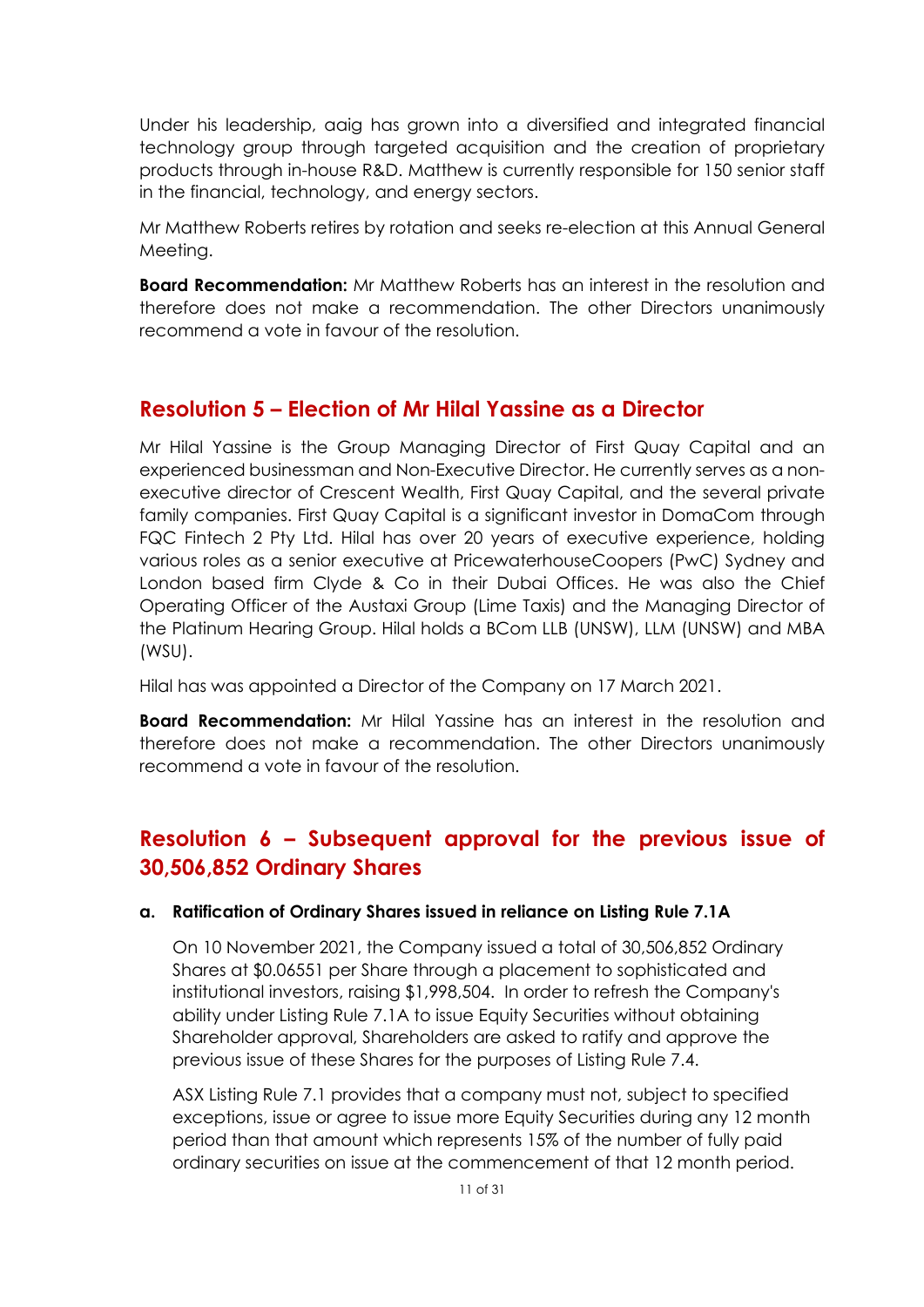ASX Listing Rule 7.1A provides that certain eligible companies may seek shareholder approval at its AGM to issue up to a further 10% of its fully paid ordinary securities on issue at the start of the 12 month period commencing on the date of the AGM ("10% share issue capacity"). The Company is an eligible company and sought and received Shareholder approval to the 10% share issue capacity at its AGM on 2<sup>nd</sup> December 2020 The Shareholder approval is valid for 12 months from the date of the last AGM.

ASX Listing Rule 7.4 provides that an issue of securities made without approval under ASX Listing Rule 7.1A is treated as having been made with approval for the purpose of ASX Listing Rule 7.1A if the issue did not breach ASX Listing Rule 7.1 or Listing Rule 7.1A and holders of securities subsequently approve it.

Accordingly, the Company is seeking Shareholder ratification for the issue of 30,506,852 Placement Shares issued under the Company's 10% share issue capacity under Listing Rule 7.1A.

If the Shareholders approve Resolution 4, the issue of 30,506,852 Placement Shares will be excluded from the calculations of the Company's 10% limit under ASX Listing Rule 7.1A.

If the Shareholders do not approve Resolution 4, the issue of 30,506,852 Placement Shares will be counted in the calculations of the Company's 10% limit under ASX Listing Rule 7.1A and the Company's ability under Listing Rule 7.1A to issue Equity Securities without obtaining Shareholder approval will be reduced accordingly.

#### **b. Technical information required by ASX Listing Rule 7.4**

The following information is provided pursuant to and in accordance with ASX Listing Rule 7.4:

| Requirement                                                                                                                          | Detail                                                                                                                                                                                                                                                                      |
|--------------------------------------------------------------------------------------------------------------------------------------|-----------------------------------------------------------------------------------------------------------------------------------------------------------------------------------------------------------------------------------------------------------------------------|
| The number of Ordinary Shares issued                                                                                                 | 30,506,852                                                                                                                                                                                                                                                                  |
| Price at which the Ordinary Shares<br>were issued                                                                                    | \$0.06551                                                                                                                                                                                                                                                                   |
| The terms of the Ordinary Shares                                                                                                     | The Ordinary Shares issued rank<br>equally with existing Shares.                                                                                                                                                                                                            |
| The names of the persons to whom<br>the Company issued the Ordinary<br>Shares or the basis on which those<br>persons were determined | The shares were issued to 16 new<br>and existing sophisticated and<br>institutional investors unrelated to<br>DomaCom. In addition, 3,052,969<br>shares were issued to Halo<br>Investments Co Pty Limited as set out<br>in the Appendix 3Y released on 15<br>November 2021. |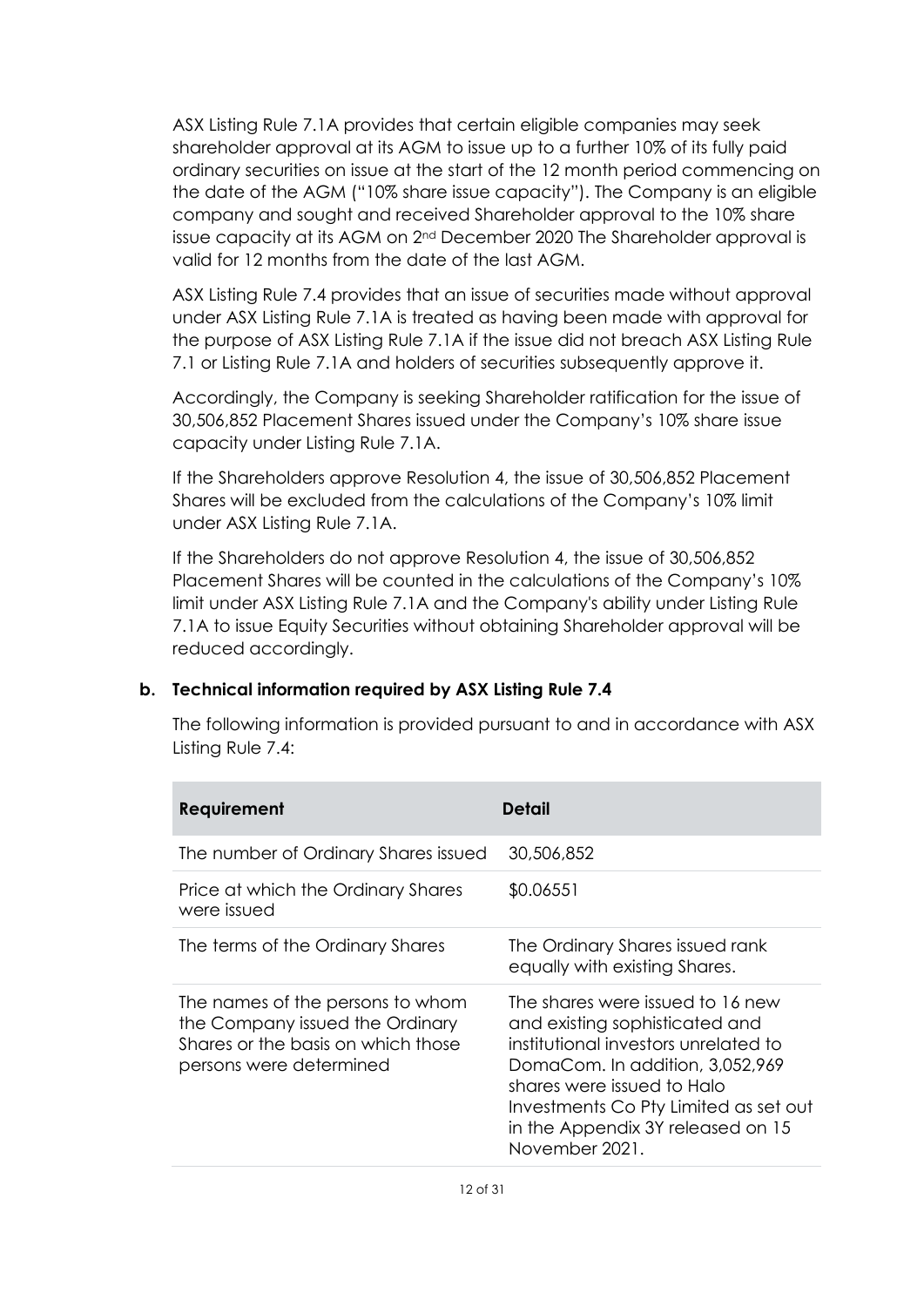| <b>Requirement</b>                               | Detail                                                                                                                       |
|--------------------------------------------------|------------------------------------------------------------------------------------------------------------------------------|
| The use (or intended use) of the funds<br>raised | To fund the Company's continued<br>expansion, investment in its platform<br>and for general working capital<br>requirements. |
| Voting exclusion statement                       | Voting exclusion statement is<br>included in the Notice of Meeting                                                           |

**Recommendation:** The Board recommends that the Shareholders vote in favour of Resolution 6.

# **Resolution 7 – Ratification of amended terms of previously issued Secured Convertible Notes to unrelated parties**

#### **a. General**

On 7 December 2018 the Company issued Secured Convertible Notes with a combined face value of \$2,950,000.

On 18 May 2020 the Company amended the terms of the Convertible Notes (**First Amendment**). This was approved in the General Meeting held on 22<sup>nd</sup> July 2020.

On 23 July 2021 the Company further amended the terms of the Convertible Notes (**Second Amendment**).

Resolution 7 seeks Shareholder ratification pursuant to ASX Listing Rule 7.4 for the Second Amendment of the Convertible Notes.

#### **b. 1.2 Key Terms of Convertible Security**

The conversion price prior to the Second Amendment for each note of \$0.10 has been revised to \$0.06551.

The maturity date prior to the Second Amendment of 7<sup>th</sup> December 2021 has been revised to 1st July 2022.

Interest of 15% per annum remains unchanged and is payable quarterly in arrears.

The Holder has the right to convert all or any of the Convertible Notes to Shares at any time from the Issue Date until Maturity Date.

An extension fee of \$325,000 (excluding GST) has been paid in relation to the Second Amendment.

At the date of issuing the Notice of Meeting the number of shares on issue is 339,107,536. If all of the 2,950,000 convertible notes convert at a price of \$0.06551 the number of ordinary shares on issue will increase by 45,031,293 to 384,138,829 representing a dilution of 12% to ordinary shareholders prior to the conversion.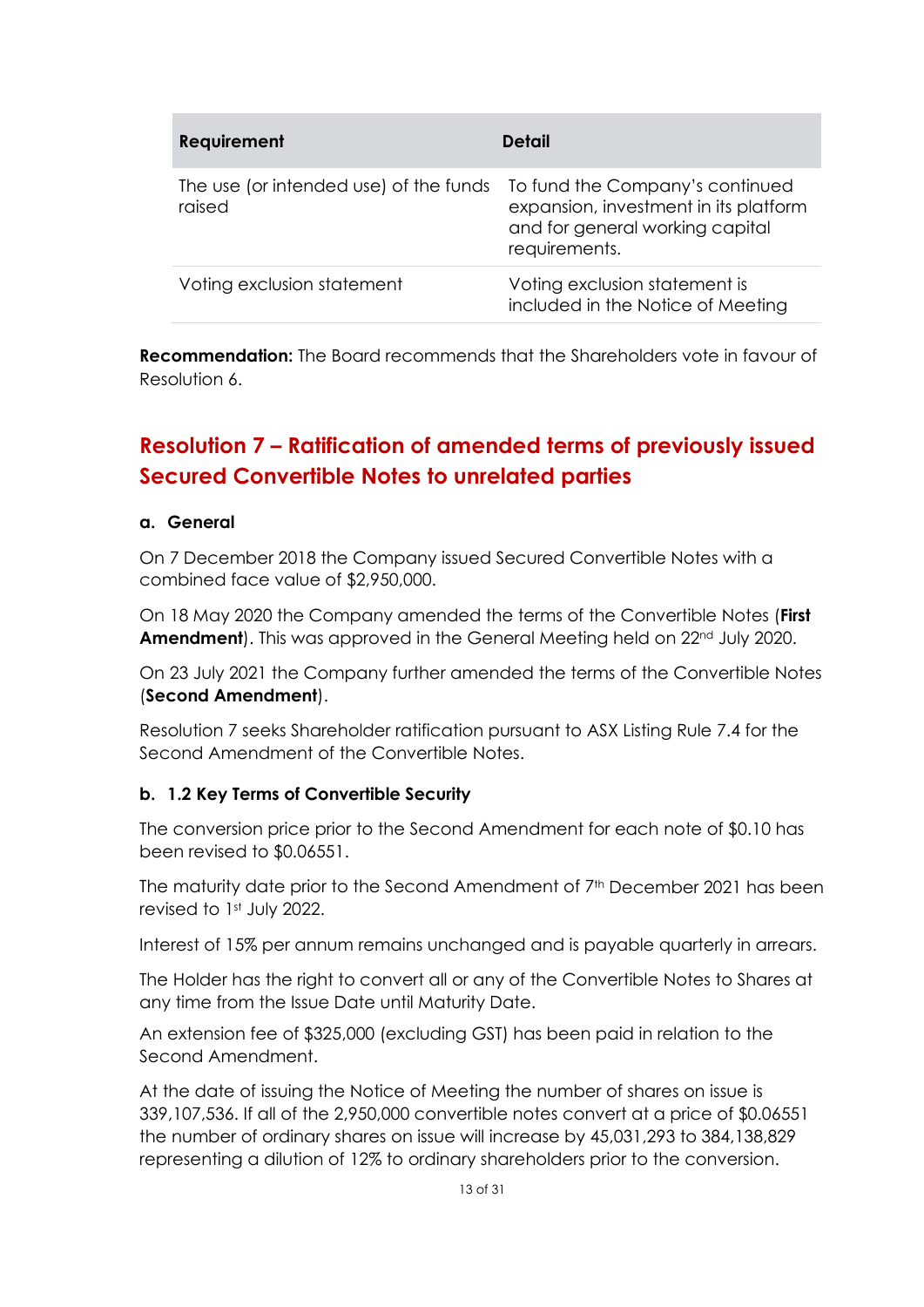DomaCom has entered into the Second Amendment of the Convertible Notes to allow the maturity date to be extended to 1 July 2022. The Detailed Terms of the Secured Convertible Notes are set out in Appendix A. There are a number of conditions precedent to be met for the Second Amendment of the Convertible Notes to be effective. These include DomaCom being relisted. DomaCom is seeking Shareholder approval of the Second Amendment of the Convertible Notes on the basis that the conditions precedent will be met.

The terms state that an Event of Default occurs if, following the Effective Date, the suspension of trading of the Company's Ordinary Shares on the ASX is not lifted; or if the suspension of trading of the Company's Ordinary Shares on the ASX is lifted, the Company's Ordinary Shares are suspended from trading for more than 5 consecutive trading days. DomaCom is currently suspended so therefore the Effective Date has not been reached. Therefore the relevant Event of Default occurs if subsequent to relisting the Company is suspended for more than 5 consecutive days.

#### **c. ASX Listing Rule 7.1**

ASX Listing Rule 7.1 provides that a company must not, subject to specified exceptions, issue or agree to issue more equity securities during any 12 month period than that amount which represents 15% of the number of fully paid ordinary securities on issue at the commencement of that 12 month period.

#### **d. ASX Listing Rule 7.4**

ASX Listing Rule 7.4 sets out an exception to ASX Listing Rule 7.1. It provides that where a company in general meeting ratifies the previous issue of securities made pursuant to ASX Listing Rule 7.1 (and provided that the previous issue did not breach ASX Listing Rule 7.1) those securities will be deemed to have been made with shareholder approval for the purpose of ASX Listing Rule 7.1.

If the Shareholders do not approve Resolution 7, the amendment of the terms of the 2,950,000 Secured Convertible Notes will be counted in the calculations of the Company's 15% limit under ASX Listing Rule 7.1 and the Company's ability under Listing Rule 7.1 to issue Equity Securities without obtaining Shareholder approval will be reduced accordingly.

#### **e. Technical information required by ASX Listing Rule 7.4**

The following information is provided pursuant to and in accordance with ASX Listing Rule 7.5:

| <b>Requirement</b>                                             | Detail                                                                                                    |
|----------------------------------------------------------------|-----------------------------------------------------------------------------------------------------------|
| The names of the persons to whom<br>the securities were issued | No new securities have been issued.<br>The Convertible Noteholders are<br>Accentus Pty Ltd as trustee for |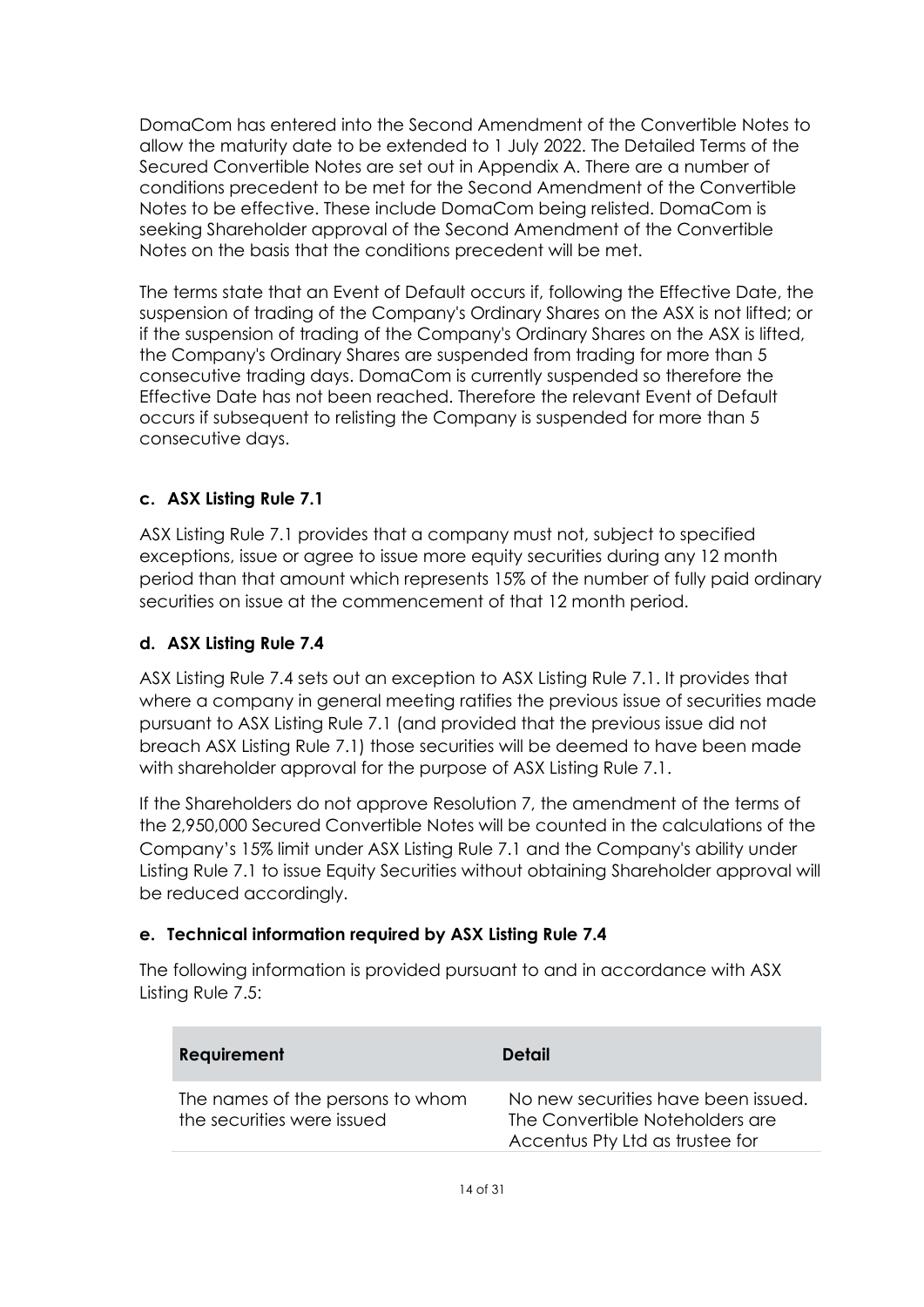| Requirement                                                                                                       | <b>Detail</b>                                                                                                                                                                                             |
|-------------------------------------------------------------------------------------------------------------------|-----------------------------------------------------------------------------------------------------------------------------------------------------------------------------------------------------------|
|                                                                                                                   | Thundering Herd Fund No 1 and<br>clients of Thundering Herd.                                                                                                                                              |
| The maximum number of Shares to be<br>issued                                                                      | On 7 December 2018 the Company<br>issued Secured Convertible Notes<br>with a combined face value of<br>\$2,950,000. On conversion the<br>maximum number of ordinary shares<br>to be issued is 45,031,293. |
| If the securities are not fully paid<br>ordinary securities, a summary of the<br>material terms or the securities | The material terms of the Convertible<br>Notes are set out in Appendix A;                                                                                                                                 |
| The date on which the securities were<br>issued                                                                   | The Convertible Notes were issued<br>on 7 December 2018. The Second<br>Amendment was made on 23 July<br>2021.                                                                                             |
| The price or other consideration<br>DomaCom has received                                                          | When issued on 7 December 2018<br>DomaCom received \$2,950,000 less<br>costs. No consideration has been<br>received as a result of the Second<br>Amendment.                                               |
| The purpose of the issue                                                                                          | The funds raised from the issue of the<br>Convertible Notes were used to<br>further develop the DomaCom<br>Products and Platform and meet<br>working capital requirements                                 |
| Voting exclusion statement                                                                                        | Voting exclusion statement is<br>included in the Notice of Meeting                                                                                                                                        |

**Recommendation:** The Board recommends that the Shareholders vote in favour of Resolution 7.

## **Resolution 8 – Approval of 10% Placement Capacity**

Listing Rule 7.1A enables an Eligible Entity to seek approval by special resolution at its Annual General Meeting to issue Equity Securities up to 10% of its issued capital over a period of up to 12 months after the Annual General Meeting, in addition to those under the 15% annual placement capacity (**10% Placement Capacity**).

An Eligible Entity is one that, as at the date of the relevant Annual General Meeting:

(a) is not included in the S&P/ASX 300 Index; and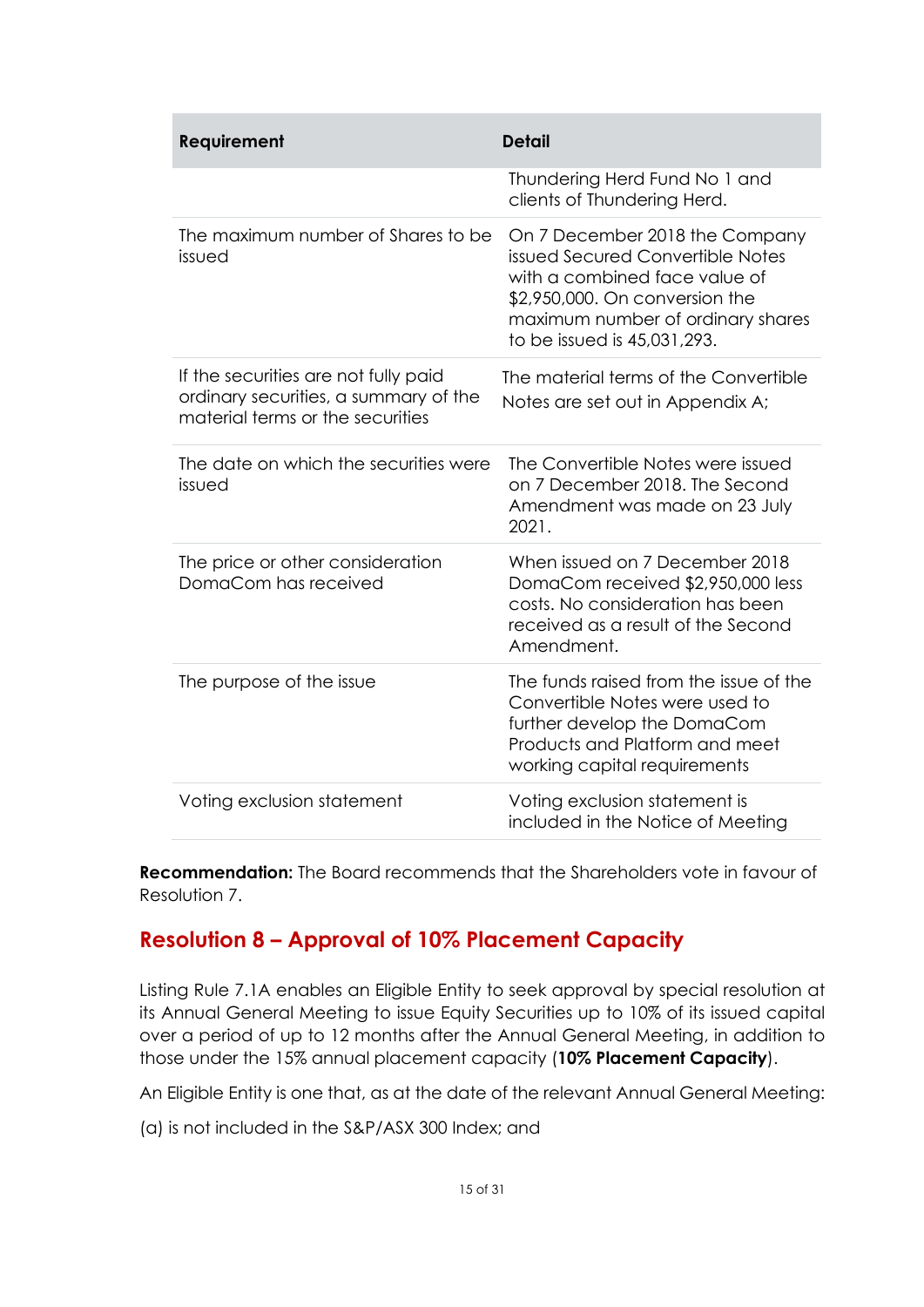(b) has a maximum market capitalisation (excluding restricted securities and securities quoted on a deferred settlement basis) of \$300 million.

The Company is an Eligible Entity as it is not included in the S&P/ASX 300 Index and had a market capitalisation at the close of business on 3 November 2021 of \$20,059,044 based on a share price of \$0.065.

The effect of Resolution 8 will be to allow the Company to issue Equity Securities up to 10% of the Company's fully paid ordinary securities on issue during the period up to 12 months after the Annual General Meeting, without using the Company's 15% annual placement capacity granted under Listing Rule 7.1.

If the Shareholders do not approve Resolution 8, the Company will not be able to issue Equity Securities up to 10% of the Company's fully paid ordinary securities on issue during the period up to 12 months after the Annual General Meeting, without using the Company's 15% annual placement capacity granted under Listing Rule 7.1.

The Equity Securities must be in the same class as an existing class of quoted Equity Securities. The Company currently has only one class of Equity Securities on issue, being fully paid ordinary shares.

The exact number of Equity Securities that the Company may issue under an approval under Listing Rule 7.1A will be calculated according to the following formula:

#### **(A x D) - E**

Where:

**A** is the number of Shares on issue 12 months before the date of issue or agreement:

(a) plus, the number of Shares issued in the previous 12 months under an exception in Listing Rule 7.2;

(b) plus, the number of partly paid shares that became fully paid in the previous 12 months;

(c) plus, the number of Shares issued in the previous 12 months with approval of holders of Shares under Listing Rules 7.1 and 7.4; and

(d) less the number of Shares cancelled in the previous 12 months.

**D** is 10%.

**E** is the number of Equity Securities issued or agreed to be issued under Listing Rule 7. 1A.2 in the 12 months before the date of issue or agreement to issue that are not issued with the approval of holders of Shares under Listing Rule 7.1.

#### **TECHNICAL INFORMATION REQUIRED BY LISTING RULE 7.1A**

In accordance with Listing Rule 7.3A, the information below is provided in relation to Resolution 7: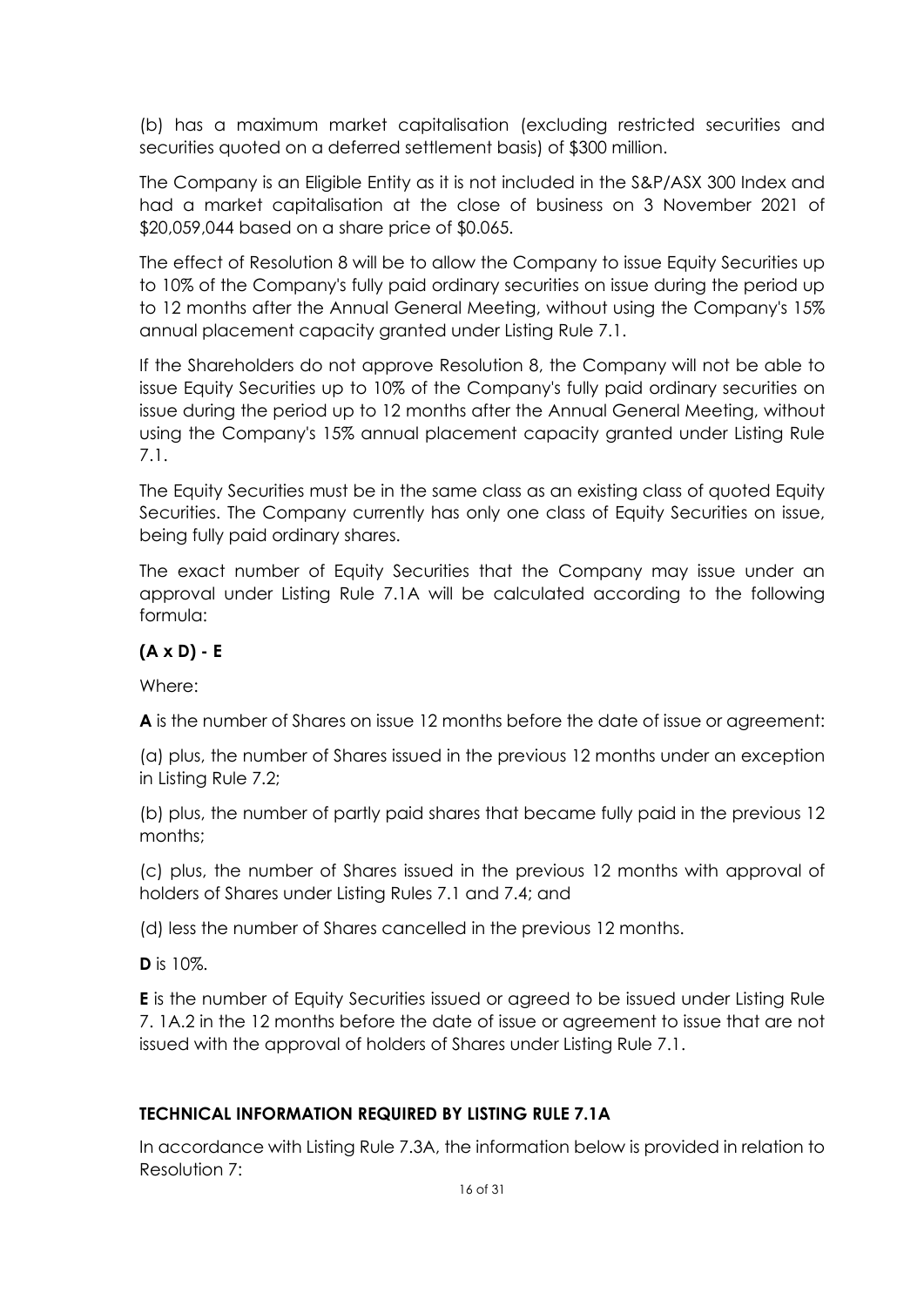#### **a) Minimum price**

The minimum price at which the Equity Securities may be issued is 75% of the volume weighted average price of Equity Securities in that class, calculated over the 15 ASX trading days on which trades in that class were recorded immediately before:

- (i) the date on which the price at which the Equity Securities are to be issued is agreed (**Agreed Issue Date**); or
- (ii) if the Equity Securities are not issued within 5 ASX trading days of the Agreed Issue Date, the date on which the Equity Securities are issued.

#### **b) Date of issue**

The Equity Securities may be issued under the 10% Placement Capacity commencing on the date of this Annual General Meeting and expiring on the first to occur of the following:

- (i) 12 months after the date of this Annual General Meeting; and
- (ii) the date of approval by Shareholders of any transaction under Listing Rule 11.1.2 (a significant change to the nature or scale of the Company's activities) or 11.2 (disposal of the Company's main undertaking) or such longer period if allowed by ASX.

#### **c) Risk of dilution**

Any issue of Equity Securities under the 10% Placement Capacity will dilute the voting interests and may dilute the economic interests of Shareholders who do not receive Equity Securities under the issue.

The table below seeks to demonstrate the potential dilution of existing Shareholders resulting from the issue of Equity Securities under the 10% Placement Capacity calculated in accordance with the formula contained in Listing Rule 7.1A(2). The table does this by setting out the potential number of Shares issued, and funds raised on the basis of:

- (i) the current number of Shares on issue;
- (ii) the number of Shares on issue changing (variable 'A' in the formula); and
- (iii) a variation in the issue price of the Shares (noting that Shares may only be issued at up to a 25% discount based on the volume weighted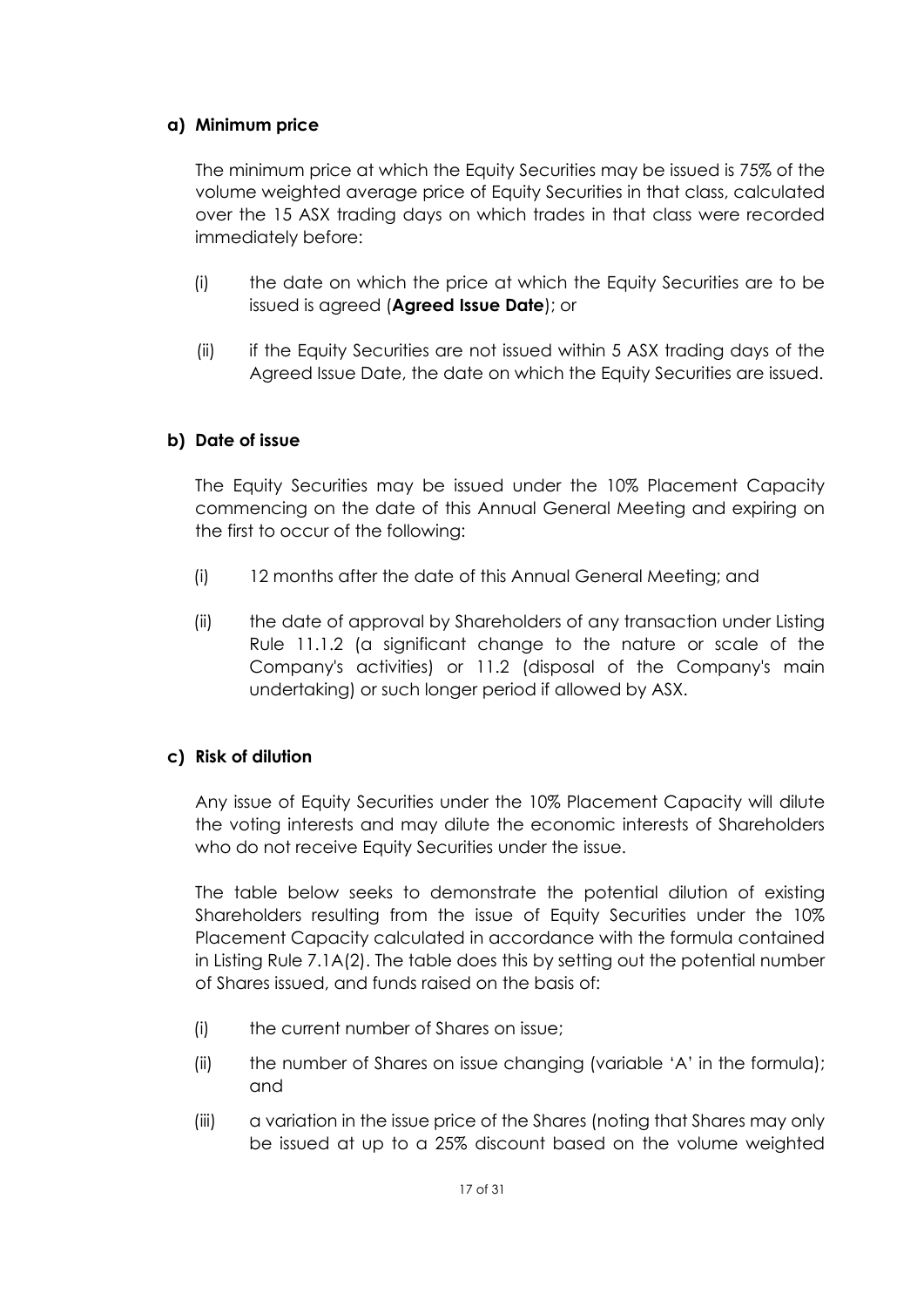|                                                                  |                                             | <b>Voting Dilution</b>                                   |                                  |                                                          |
|------------------------------------------------------------------|---------------------------------------------|----------------------------------------------------------|----------------------------------|----------------------------------------------------------|
| Number of shares Dilution Variable<br>lon issues<br>(Variable A) |                                             | \$0.0325 (50%)<br>decrease in<br>current issue<br>price) | \$0.065 (current<br>issue price) | \$0.0975 (50%)<br>increase in<br>current issue<br>price) |
|                                                                  | 339,107,536 Additional 10%<br>shares issued | 33,910,754                                               | 33,910,754                       | 33,910,754                                               |
| (Current)                                                        | Funds raised                                | 1,102,099.49                                             | 2.204.198.98                     | 3,306,298,48                                             |
|                                                                  | 508,661,304 Additional 10%<br>shares issued | 50,866,130                                               | 50,866,130                       | 50,866,130                                               |
| (50% increase)* Funds raised                                     |                                             | 1,653,149.24                                             | 3,306,298.48                     | 4,959,447.71                                             |
|                                                                  | 678,215,072 Additional 10%<br>shares issued | 67.821.507                                               | 67,821,507                       | 67.821.507                                               |
| (100% increase)* Funds raised                                    |                                             | 2,204,198.98                                             | 4,408,397.97                     | 6,612,596.95                                             |

average price of the Shares calculated over the 15 ASX trading days preceding the issue).

\* The number of Shares on issue (variable A in the formula) could increase as a result of the issue of Shares that does not require Shareholder approval (such as a pro-rata rights issue) or an issue of Shares with Shareholder approval under Listing Rule7.1.

#### **The table above uses the following assumptions:**

- 1. The current number of Shares on issue is the Shares on issue as at 10 November 2021.
- 2. The current issue price is the closing price of the Shares on the ASX on 6 May 2021, the last date DomaCom Limited Shares were traded prior to entering suspension.
- 3. The Company issues the maximum possible number of Equity Securities under the 10% Placement Capacity.
- 4. The calculations above do not show the dilution that any one particular Shareholder will be subject to. All Shareholders should consider the dilution caused to their own shareholding depending on their specific circumstances.
- 5. This table does not set out any dilution pursuant to approvals under Listing Rule 7.1.

Shareholders should note that there is a risk that:

(i) the market price for the Shares may be significantly lower on the issue date than on the date of the Annual General Meeting; and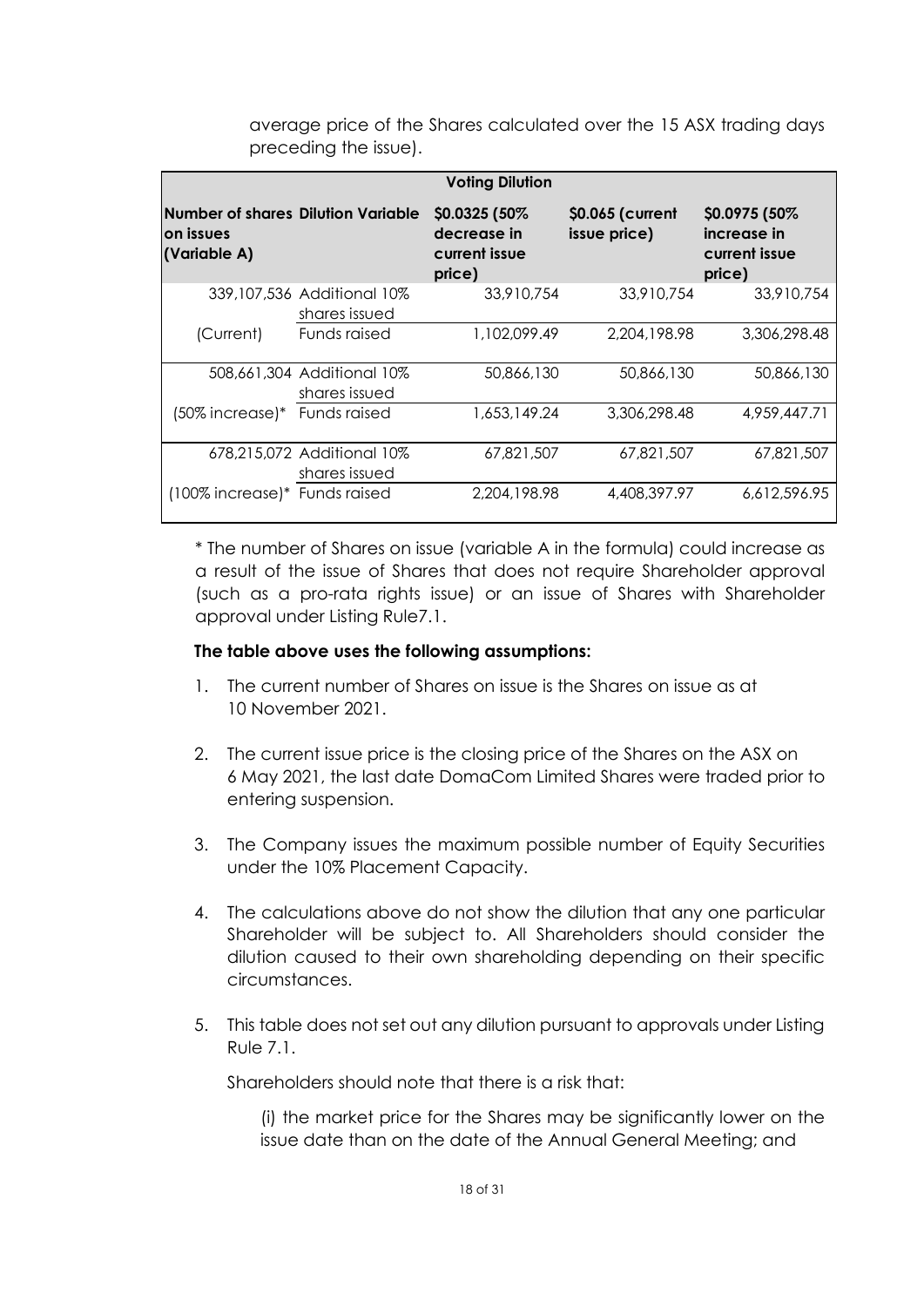(ii) the Shares may be issued at a price that is at a discount to the market price for those Shares on the date of issue.

#### **d) Purpose of issue under 10% Placement Capacity**

The Company may issue Equity Securities under the 10% Placement Capacity for various purposes including the following:

- (i) to raise cash as consideration for general working capital; or
- (ii) to continue to invest in further developing the Fractional Investing Platform.

Securities issued under Listing Rule 7.1A can only be issued for cash consideration.

#### **e) Allocation under the 10% Placement Capacity**

The allottees of the Equity Securities to be issued under the 10% Placement Capacity have not yet been determined. However, the allottees of Equity Securities could consist of current Shareholders or new investors (or both), none of whom will be related parties of the Company.

The Company will determine the allottees at the time of the issue under the 10% Placement Capacity, having regard to the following factors:

- (i) the purpose of the issue;
- (ii) alternative methods for raising funds available to the Company at that time, including, but not limited to, an entitlement issue or other offer where existing Shareholders may participate;
- (iii) the effect of the issue of the Equity Securities on the control of the Company;
- (iv) the circumstances of the Company, including, but not limited to, the financial position and solvency of the Company;
- (v) prevailing market conditions; and
- (vi) advice from corporate, financial and broking advisers (if applicable).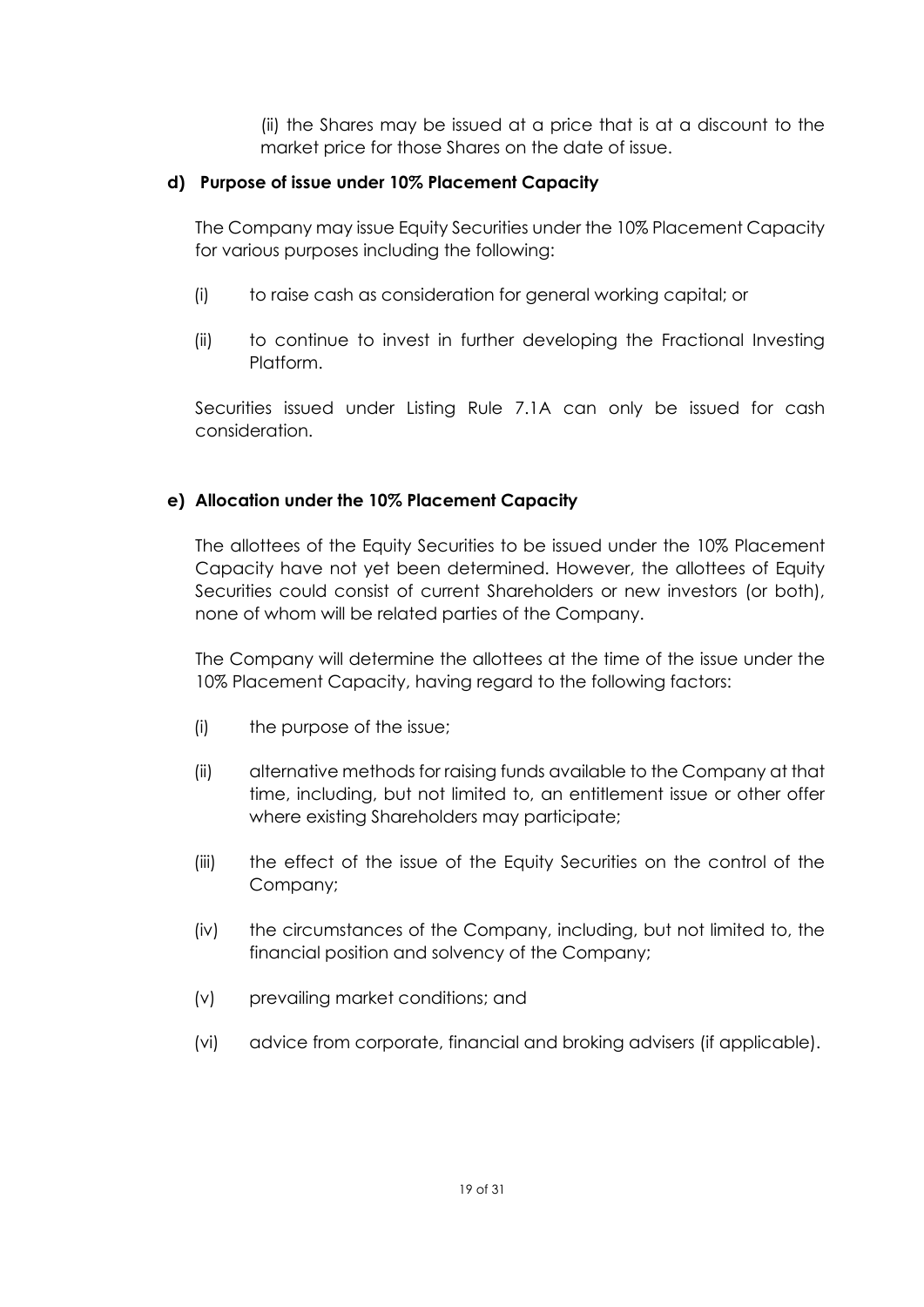#### **(f) Previous approval under Listing Rule 7.1A**

The Company previously obtained approval under Listing Rule 7.1A at its Annual General Meeting on 2 December 2020 ("Previous Approval"). The Company has issued 30,506,852 Shares pursuant to the Previous Approval.

During the 12-month period preceding the date of the Meeting, being on and from 22 December 2020, the Company has issued 33,313,722 Shares, representing 9.6% of the total diluted number of equity securities on issue in the Company on 22 December 2020 which was 347,343,814.

Further details of the issues of Equity Securities by the Company during the 12 month period preceding the date of the Meeting are set out below.

| <b>Date</b>                                                                  | Quantity                                                                                  | <b>Class</b>                           | <b>Recipients</b>                                                                                                                                      | <b>Issue price</b><br>and discount<br>to market<br>price (if<br>applicable)                                                        | Form of<br>consideration                                                                                                                                                               |
|------------------------------------------------------------------------------|-------------------------------------------------------------------------------------------|----------------------------------------|--------------------------------------------------------------------------------------------------------------------------------------------------------|------------------------------------------------------------------------------------------------------------------------------------|----------------------------------------------------------------------------------------------------------------------------------------------------------------------------------------|
| Issue 1<br>(Appendix<br>3B 2<br>August<br>2021)                              | 45,031,293<br>(based on<br>2,950,000<br>Convertible<br>Notes at<br>\$0.06551<br>per Note) | Secured<br>Convertible<br><b>Notes</b> | Existing note<br>holders                                                                                                                               | Revised<br>maturity<br>date and<br>conversion<br>price for<br>existing<br>notes                                                    | <b>No</b><br>consideration as<br>no new notes<br>issued                                                                                                                                |
| Issue 2<br>8<br>September<br>2021<br>(Appendix<br>2A 7<br>September<br>2021) | 2,806,870                                                                                 | Fully paid<br>ordinary<br>share        | Entitlement<br>Offer open<br>to all existing<br>shareholders<br>with Record<br>Date of 5<br>August 2021.<br>The Shortfall<br>Offer<br>remains<br>open. | \$0.066<br>1.5%<br>premium to<br>the closing<br>market price<br>of \$0.065 on<br>6 May 2021,<br>prior to<br>entering<br>suspension | Cash<br>consideration.<br>Amount raised:<br>\$185,253.<br>Amount spent<br>\$185,523.<br>Use of funds:<br>Development of<br>Platform and<br>general working<br>capital<br>requirements. |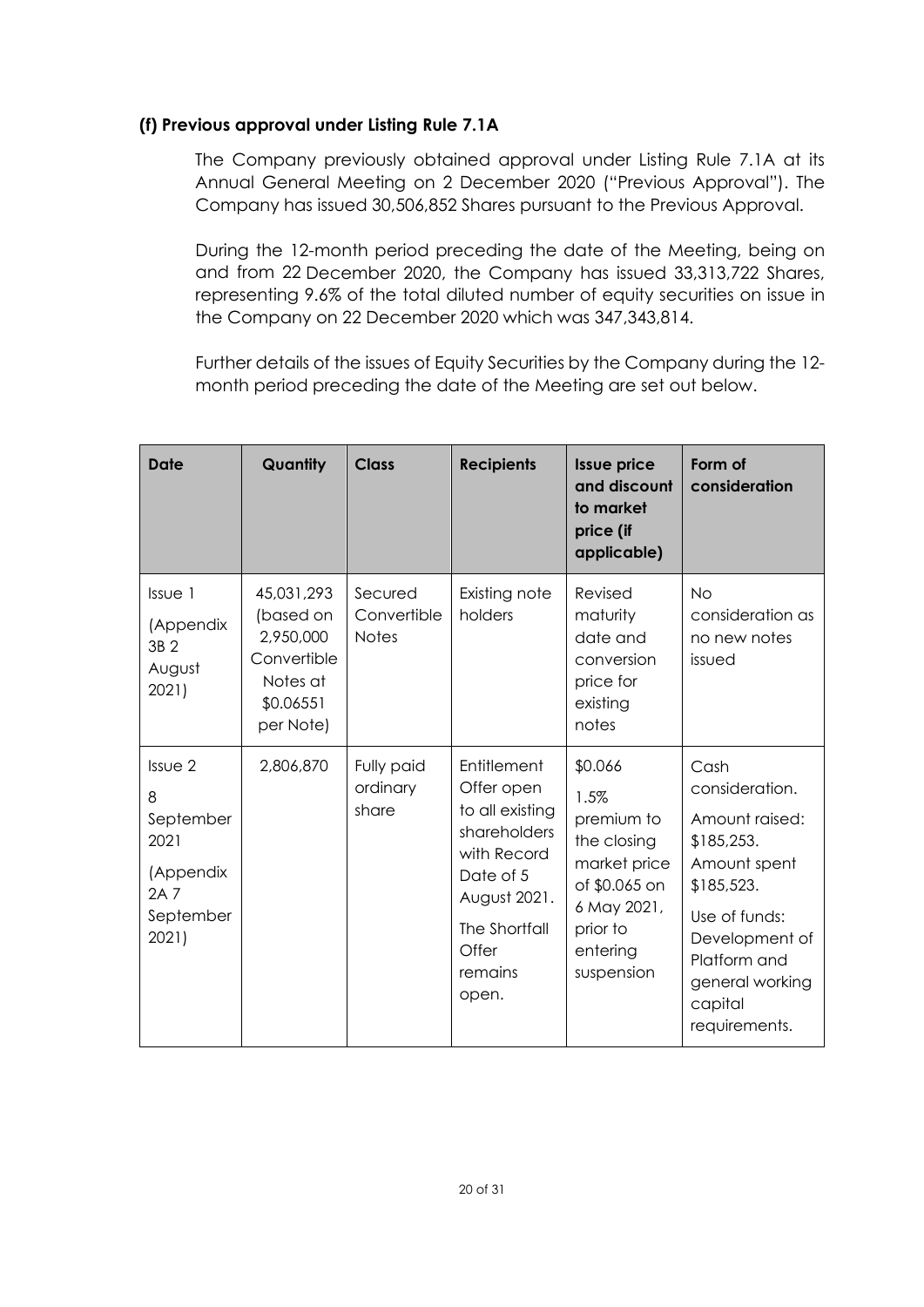| Date                                                                                               | Quantity   | <b>Class</b>                    | <b>Recipients</b>                                                                                     | <b>Issue price</b><br>and discount<br>to market<br>price (if<br>applicable)                                                          | Form of<br>consideration                                                                                                                                                                  |
|----------------------------------------------------------------------------------------------------|------------|---------------------------------|-------------------------------------------------------------------------------------------------------|--------------------------------------------------------------------------------------------------------------------------------------|-------------------------------------------------------------------------------------------------------------------------------------------------------------------------------------------|
| Is <sub>U</sub> e <sub>3</sub><br>10<br>November<br>2021<br>(Appendix<br>2A 9<br>November<br>2021) | 30,506,852 | Fully paid<br>ordinary<br>share | Private<br><b>Placement</b><br>under ASX<br>Listing Rule<br>7.1A to new<br>sophisticated<br>investor. | \$0.06551<br>0.8%<br>premium to<br>the closing<br>market price<br>of \$0.065 on 6<br>May 2021,<br>prior to<br>entering<br>suspension | Cash<br>consideration.<br>Amount raised:<br>\$1,998,504<br>Amount spent<br>\$1,700,000l<br>Use of funds:<br>Development<br>of Platform and<br>general<br>working capital<br>requirements. |

**Recommendation:** The Board recommends that the Shareholders vote in favour of Resolution 8.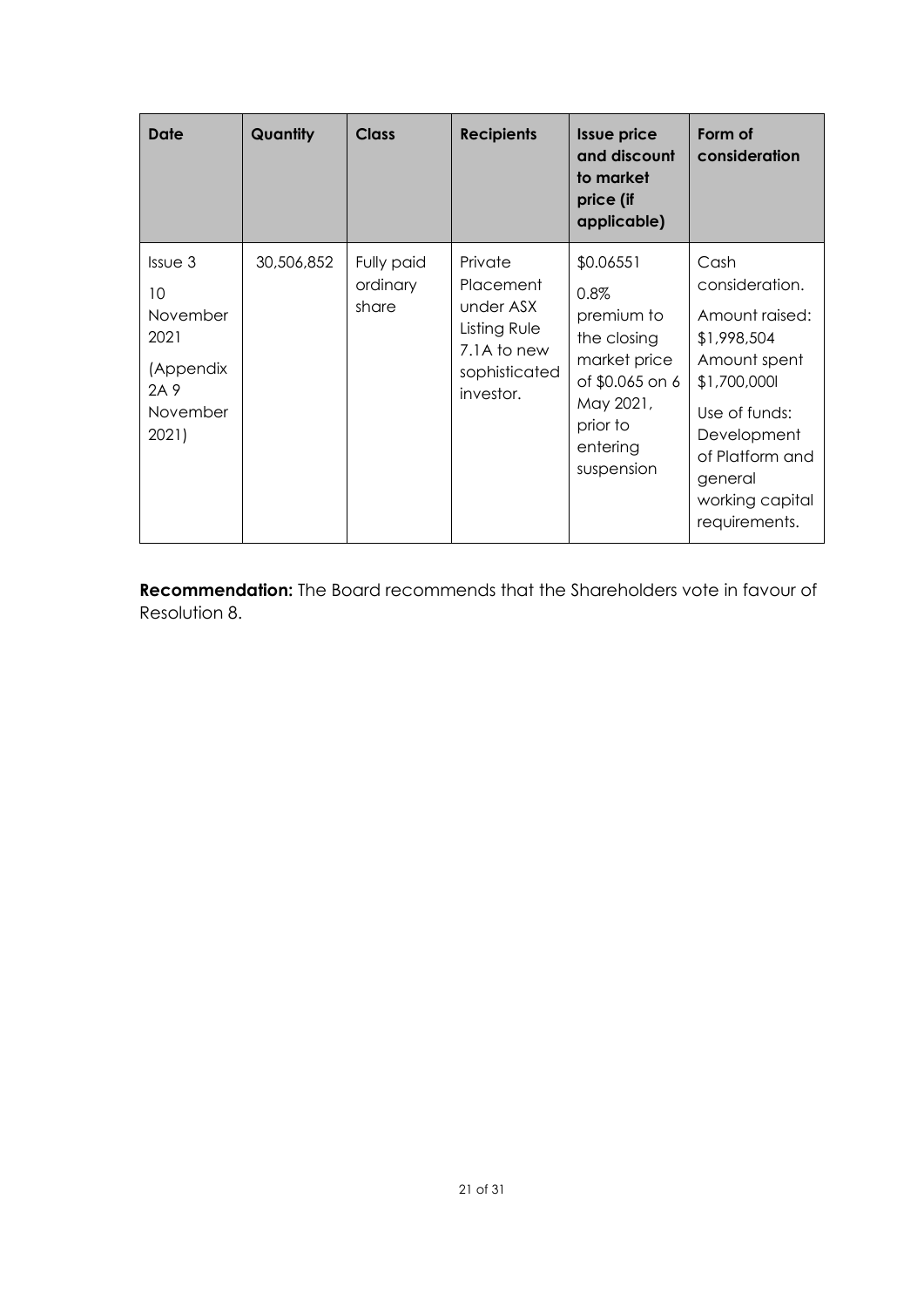## **Business of Annual General Meeting**

The Corporations Act requires 28 days' notice for the Annual General Meeting of a listed company. This Notice of Meeting is intended to satisfy that requirement.

Under the Constitution no business shall be transacted at any General Meeting unless a quorum of 5 Shareholders are present in the online meeting.

The agenda of the Annual General Meeting is now fixed and business not on the agenda cannot be brought to the meeting without leave of the Chair.

Only shareholders of the Company and invited guests may attend the virtual Annual General Meeting.

### **Voting Entitlement**

The Board has determined that for the purpose of voting at the Annual General Meeting, Shares will be taken to be held by those persons who hold them at 7.00pm AEDT on Monday 20th December 2021. This means that if you are not the registered holder of a Share at that time you will not be entitled to vote at the Annual General Meeting in respect of that Share.

#### **Proxy Form for Extraordinary General Meeting**

A Shareholder who is entitled to attend and vote at the Meeting may appoint a proxy to attend and vote on behalf of that Shareholder. A proxy need not be a Shareholder. A Shareholder can appoint an individual or a body corporate as its proxy. If a body corporate is appointed as a proxy, it must ensure that it appoints a corporate representative as required by the Corporations Act 2001 (Cth) to exercise its powers as proxy at the Meeting.

A Shareholder who is entitled to cast two or more votes may appoint up to two proxies and may specify the proportion or number of votes that each proxy is appointed to exercise. If a Shareholder appoints two proxies and the appointments do not specify the proportion or number of votes that each proxy may exercise, each proxy may exercise half the votes (disregarding fractions).

If you choose to appoint a proxy, you are encouraged to direct your proxy how to vote on the Resolutions by marking either "For", "Against" or "Abstain" on the Proxy Form for that item of business. If you sign the Proxy Form and do not appoint a proxy, you will have appointed the Chairman of the Meeting as your proxy.

Completed Proxy Forms (and the power of attorney or other authority, if any, under which the Proxy Form is signed) must be lodged at the Company's share registry, Boardroom Pty Limited; or faxed to the fax number specified below not later than 11.00am (AEDT) on Monday 20th December 2021. Please read all instructions carefully before completing the proxy form.

Address (hand deliveries): Boardroom Pty Limited, Level 12, 225 George Street, Sydney NSW 2000. Address (postal deliveries): Boardroom Pty Limited, GPO Box 3993, Sydney NSW 2001. Fax number for lodgement: +61 2 9290 9655.

Alternatively, please visit [\[www.votingonline.com.au/dclagm2021\]](http://www.votingonline.com.au/dclagm2021) to submit your voting intentions.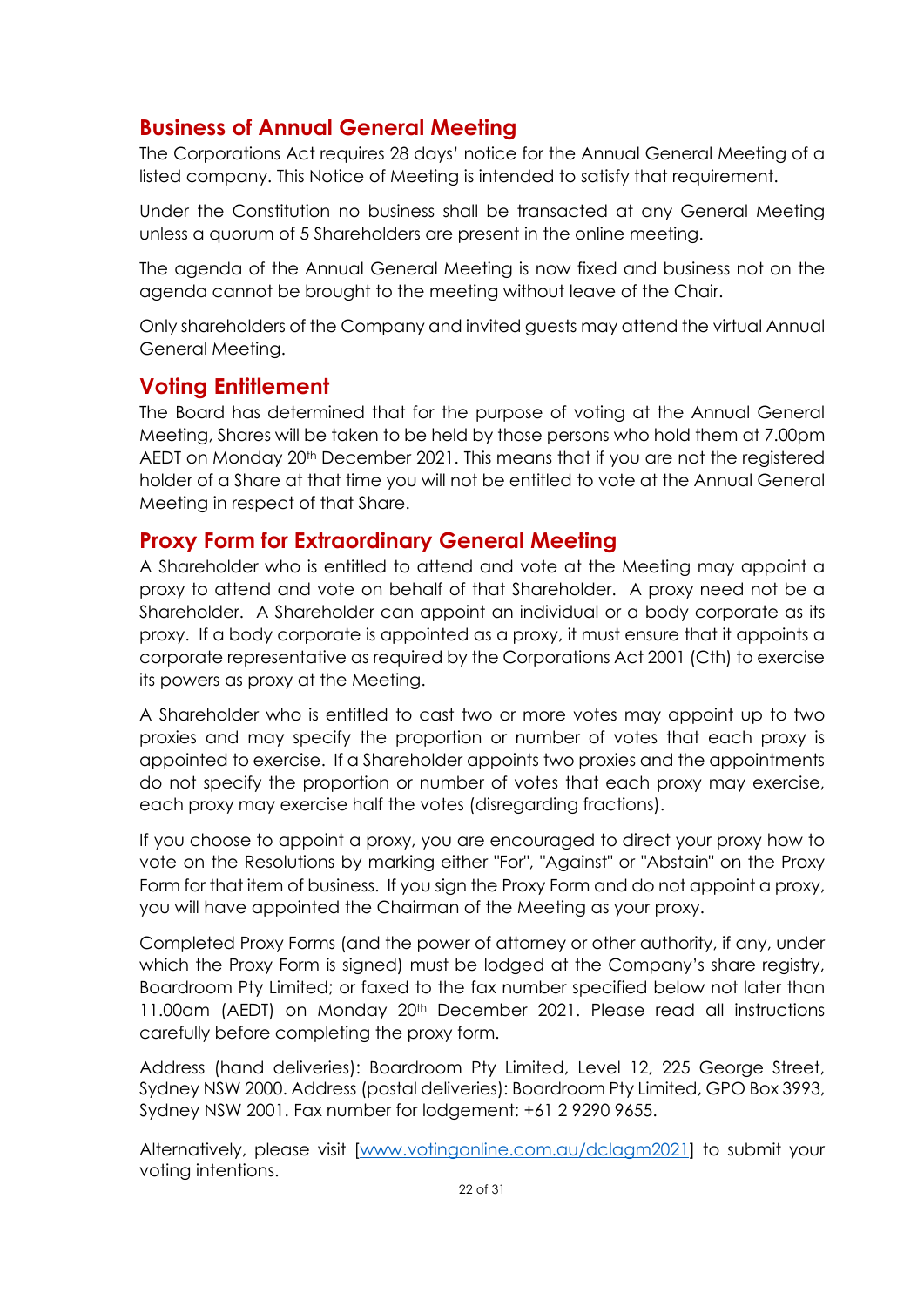## **Undirected proxies**

Subject to any restrictions set out in this Notice of Meeting or the Proxy Form, the Chairman of the meeting intends to vote all undirected proxies in favour of all resolutions.

If you appoint the Chairman of the Meeting (or the Chairman is taken to be appointed) as your proxy and you do not direct the Chairman how to vote on a resolution, then by completing and returning the Proxy Form, you expressly authorise the Chairman to exercise the proxy and to vote in accordance with his stated intention to vote in favour of all resolutions.

If you have appointed the Chairman of the Meeting (or the Chairman is taken to be appointed) as your proxy and you direct the Chairman how to vote on a resolution by marking either "'for", "against" or "abstain" for a resolution, then your vote will be cast in accordance with your direction.

#### **Corporate representatives**

A Shareholder, or proxy, that is a body corporate and entitled to attend and vote at the Meeting may appoint an individual to act as its corporate representative. Evidence of the appointment of a corporate representative must be in accordance with section 250D of the Corporations Act and be lodged with the Company.

A Shareholder entitled to attend and vote at the Meeting may appoint an attorney to attend and vote at the Meeting on the Shareholder's behalf. The power of attorney appointing the attorney must be duly signed and specify the name of each of the Shareholder, the Company and the attorney, and also specify the meetings at which the appointment may be used. The appointment may be a standing one.

A corporate representative or an attorney may, but need not, be a Shareholder of the Company.

Corporate representatives should provide prior to the Meeting appropriate evidence of appointment as a representative in accordance with the constitution of the Company. Attorneys are requested to provide prior to the Meeting the original or a certified copy of the power of attorney pursuant to which they were appointed.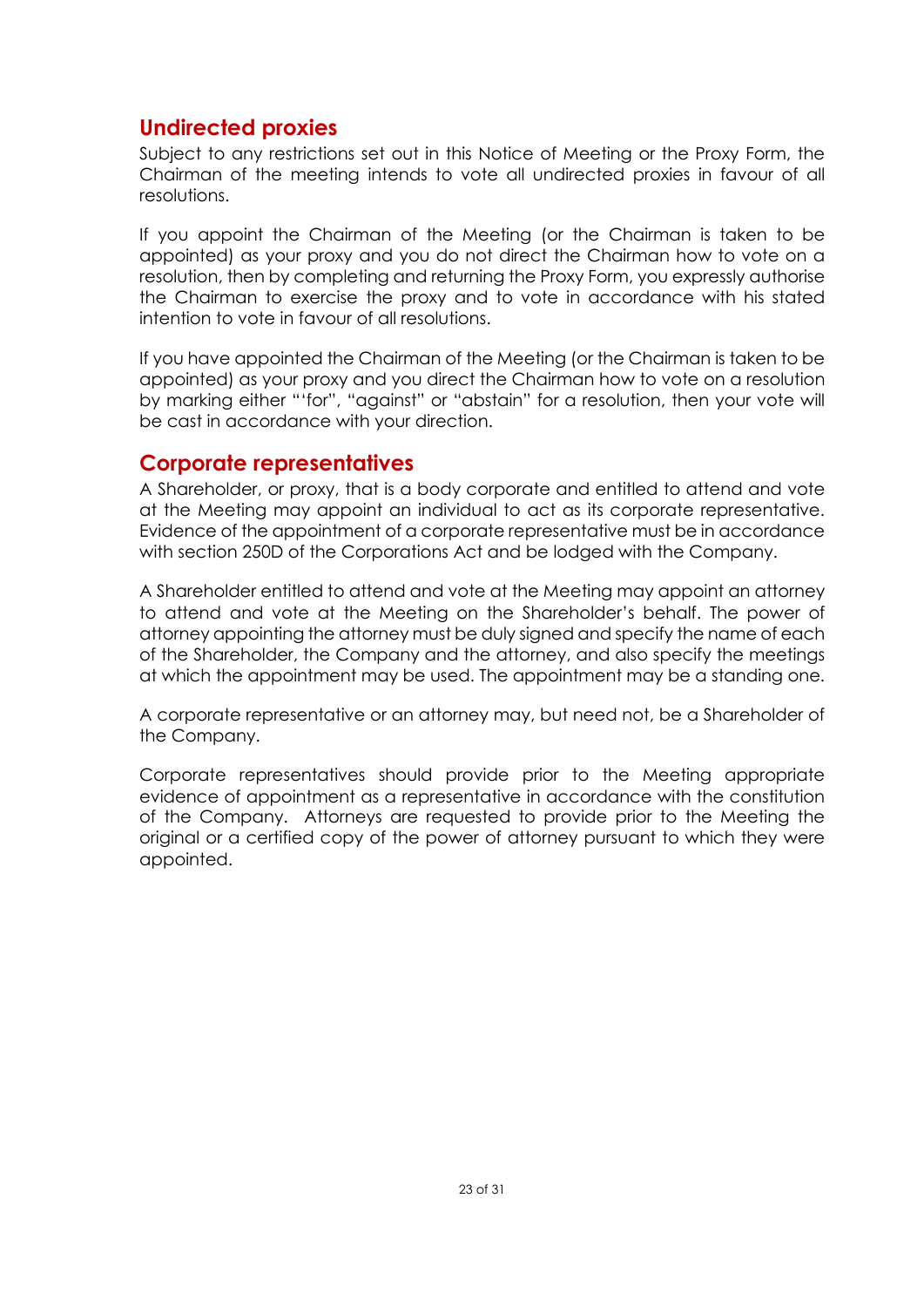## **Questions and comments by Shareholders at the meeting**

In accordance with the Corporations Act and the Company's best practice, a reasonable opportunity will be given to Shareholders at the meeting to ask questions about, or to make comments on, the management of the Company.

Similarly, a reasonable opportunity will also be given to Shareholders at the meeting to ask the Company's auditors, questions relevant to the conduct of the audit, the preparation and content of the Auditor's Report, the accounting policies adopted by the Company in relation to the preparation of the Financial Statements, and the independence of the auditor in relation to the conduct of the audit.

We request that relevant written questions to the Company or the auditors be received no later than 11.00am (AEDT) on Monday 20<sup>th</sup> December 2021.

Please send written questions to: On-line –via the Boardroom "Voting Online" facility. Post to – Philip Chard, Level 9, 99 Queen Street, Melbourne VIC 3000 Email – [philip.chard@domacom.com.au](mailto:philip.chard@domacom.com.au)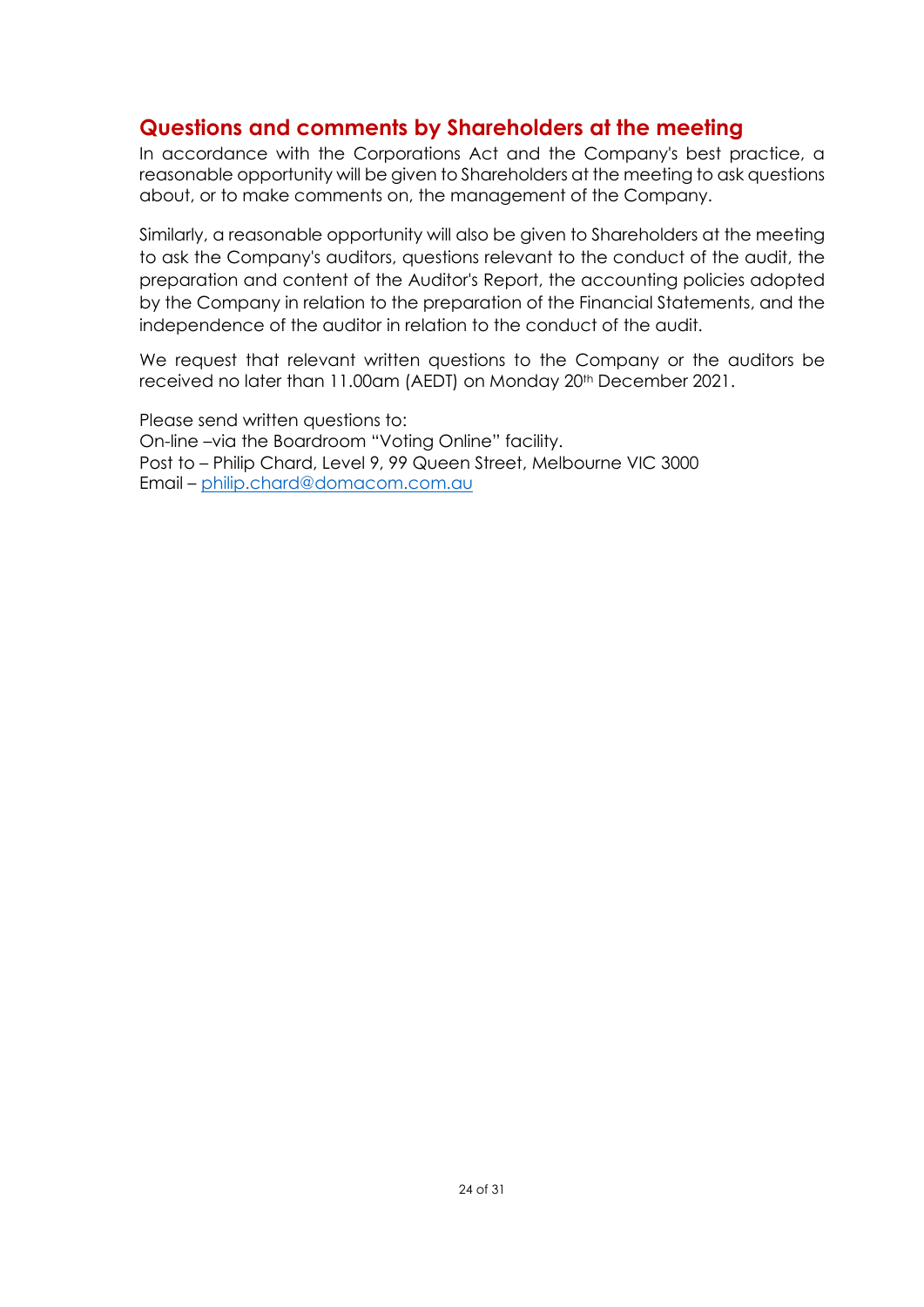| <b>Issuer</b>                    | DomaCom Limited ACN 604 384 885                                                                                                                                                                                                                                                                                                                                                                                                                                                                                                                          |
|----------------------------------|----------------------------------------------------------------------------------------------------------------------------------------------------------------------------------------------------------------------------------------------------------------------------------------------------------------------------------------------------------------------------------------------------------------------------------------------------------------------------------------------------------------------------------------------------------|
| <b>Nature of Interest Issued</b> | Convertible Secured Redeemable Notes (Note)                                                                                                                                                                                                                                                                                                                                                                                                                                                                                                              |
| <b>Note Amount</b>               | \$2,950,000                                                                                                                                                                                                                                                                                                                                                                                                                                                                                                                                              |
| <b>Use of Funds</b>              | The funds raised used for the working capital<br>purposes of the Issuer.                                                                                                                                                                                                                                                                                                                                                                                                                                                                                 |
| <b>Original Issue Date</b>       | 7 December 2018                                                                                                                                                                                                                                                                                                                                                                                                                                                                                                                                          |
| <b>Revised Maturity Date</b>     | 1 July 2022.                                                                                                                                                                                                                                                                                                                                                                                                                                                                                                                                             |
| <b>Interest Rate</b>             | an interest rate of 15%pa                                                                                                                                                                                                                                                                                                                                                                                                                                                                                                                                |
| <b>Default Interest Rate</b>     | an interest rate of 20%pa                                                                                                                                                                                                                                                                                                                                                                                                                                                                                                                                |
| <b>Interest Calculations</b>     | Interest on the Note will accrue from day to day<br>from the Issue Date on the basis of a 365-day year.<br>If Issuer fails to make a redemption or interest<br>payment when due and payable, the Default<br>Interest Rate will apply.                                                                                                                                                                                                                                                                                                                    |
| <b>Interest Payment Dates</b>    | Interest will be due and payable quarterly in<br>arrears on the relevant Interest Payment Date. The<br>Interest Payment Dates will be the last business day<br>of each quarter, with an initial payment date of 31<br>March 2019. Where the Notes are converted or<br>redeemed the final Interest Payment Date is the<br>relevant Conversion Date or Redemption Date.<br>In the alternative, the Noteholder may waive its<br>right to the payment of interest in which case the<br>interest due is capitalised at the relevant Interest<br>Payment Date. |
| <b>Election Date</b>             | Unless the Note has been previously redeemed or<br>converted, the Noteholder may elect to convert<br>the Note at any time prior to Maturity. The election<br>must be in writing and delivered to the Issuer. If the<br>Noteholder does not elect to convert the Note<br>prior to Maturity, the election will be taken to be a<br>redemption.                                                                                                                                                                                                             |
| <b>Redemption Date</b>           | Upon Maturity (unless the Notes have been<br>converted) or 10 days after the Noteholder issues a<br>Redemption Notice, whichever is the earlier.                                                                                                                                                                                                                                                                                                                                                                                                         |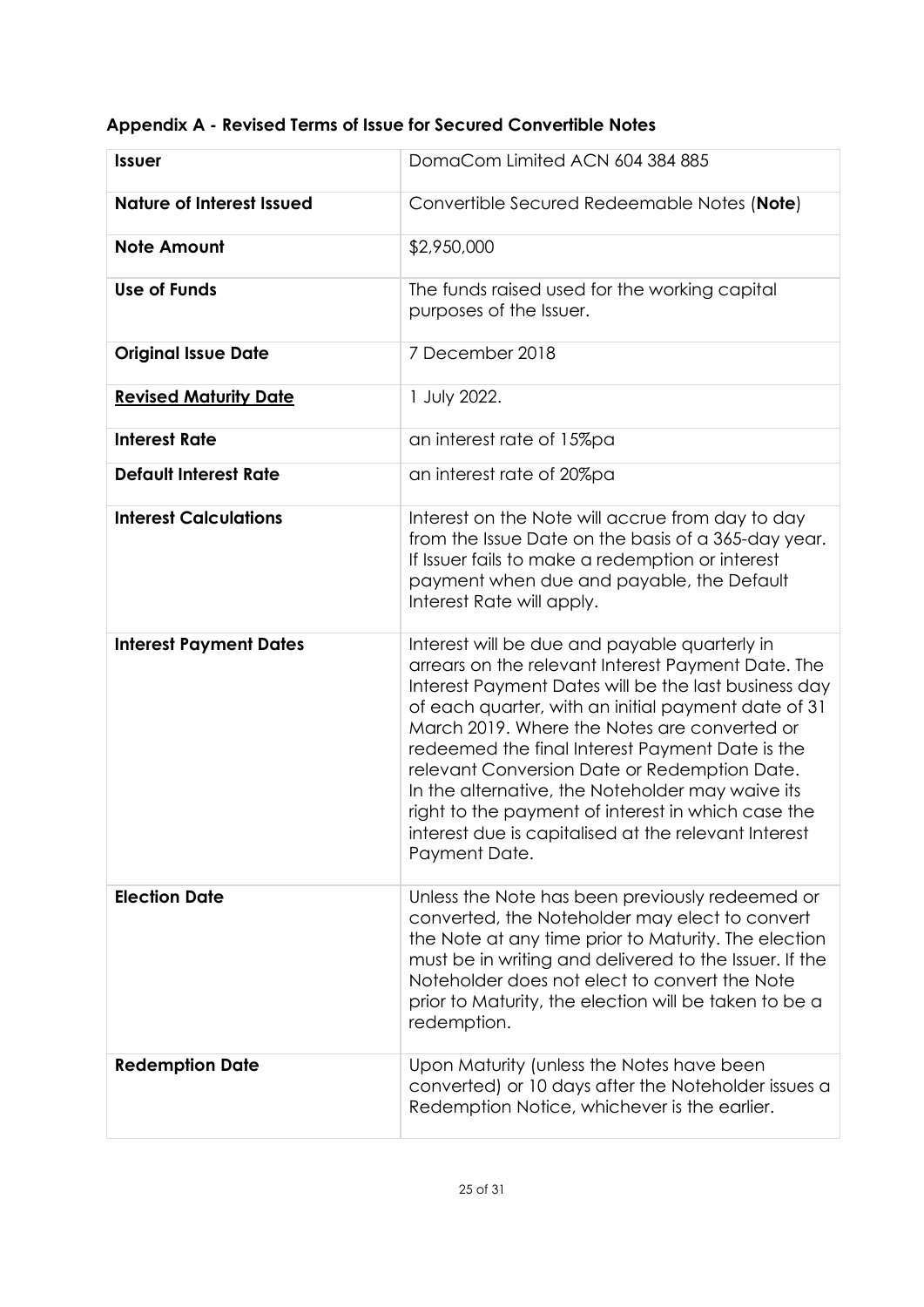| <b>Redemption Notice</b> | A notice issued by the Noteholder exercising its<br>right of early Redemption. The Noteholder may<br>exercise such right upon the occurrence of any of<br>the following events which are deemed to be an<br>Event of Default.                                                                                                                                                                                                                                                                                                                                                                        |
|--------------------------|------------------------------------------------------------------------------------------------------------------------------------------------------------------------------------------------------------------------------------------------------------------------------------------------------------------------------------------------------------------------------------------------------------------------------------------------------------------------------------------------------------------------------------------------------------------------------------------------------|
| <b>Event of Default</b>  | Each of the following events constitutes an Event<br>of Default:<br>(a) (Failure to $pay$ ): any failure by the Company to<br>pay or satisfy any amount due under any Finance<br>Document within 2 Business Days of the date when<br>due;                                                                                                                                                                                                                                                                                                                                                            |
|                          | (b) ( <b>Material breach</b> ): the Company breaches or<br>fails to comply with:                                                                                                                                                                                                                                                                                                                                                                                                                                                                                                                     |
|                          | (i) any obligation owed by the Company to a<br>Noteholder; or<br>(ii) any other provision,                                                                                                                                                                                                                                                                                                                                                                                                                                                                                                           |
|                          | under the Convertible Note Deed, including these<br>Convertible Note Conditions (other than a<br>provision requiring the payment of money as<br>contemplated by Convertible Note Condition 10.1<br>(a)), or any other Finance Document, and it<br>continues unremedied for 10 Business Days after<br>the earlier of:                                                                                                                                                                                                                                                                                 |
|                          | (iii) the Company becoming aware of the breach<br>or failure to comply; and<br>(iv) the Noteholder giving notice to the Company<br>of the breach or failure to comply;                                                                                                                                                                                                                                                                                                                                                                                                                               |
|                          | (c) (Insolvency Event): an Insolvency Event occurs<br>In respect of the Company or any of its<br>Subsidiaries;                                                                                                                                                                                                                                                                                                                                                                                                                                                                                       |
|                          | (d) (Finance Document unenforceable): if any<br>material provision of these Convertible Note<br>Conditions or a Finance Document is or becomes<br>void, voidable, illegal, unenforceable or of limited<br>force (other than because of equitable principles<br>or laws affecting creditors' rights generally), or it<br>becomes impossible or unlawful for the Company<br>or any Subsidiary of the Company to perform a<br>material obligation under a Finance Document to<br>which it is party to, or the Company or any<br>Subsidiary of the Company claims any of these<br>things to be the case; |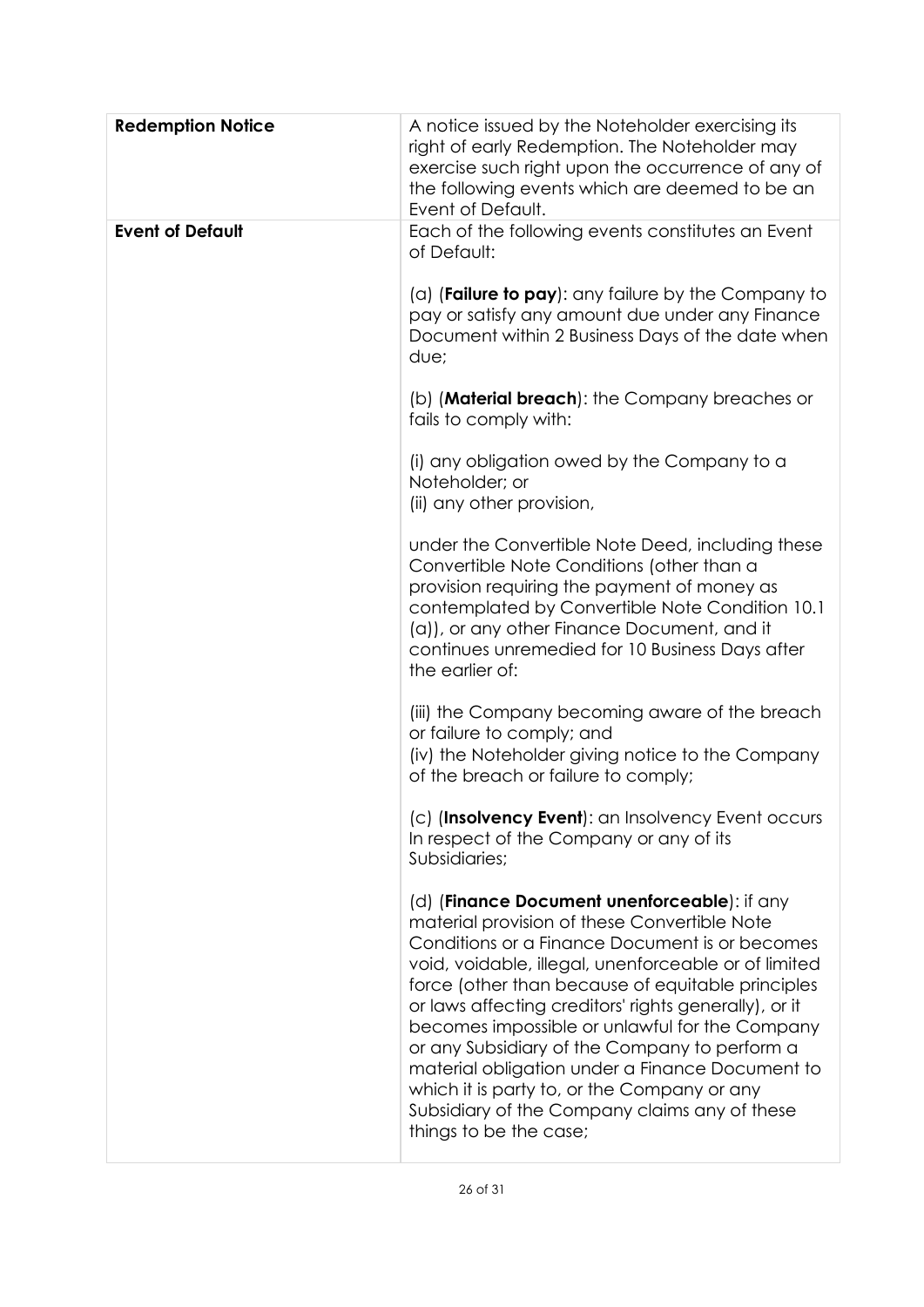| (e) ( <b>Failure to convert</b> ): the Company fails to<br>convert or effect the conversion of any<br>Convertible Note in accordance with these<br>Convertible Note Conditions;                                                                                                                                                                                                                                                                                                                                                                                                                       |
|-------------------------------------------------------------------------------------------------------------------------------------------------------------------------------------------------------------------------------------------------------------------------------------------------------------------------------------------------------------------------------------------------------------------------------------------------------------------------------------------------------------------------------------------------------------------------------------------------------|
| (f) ( <b>Material misrepresentation</b> ): any<br>representation, warranty or statement made by<br>the Company in any Finance Document is false or<br>misleading or untrue in any material respect;                                                                                                                                                                                                                                                                                                                                                                                                   |
| (g) (Company Change in Control Event): a<br>Company Change in Control Event occurs;                                                                                                                                                                                                                                                                                                                                                                                                                                                                                                                   |
| (h) (Security Interest) the Security Interest, or any<br>part of it, ceases for any reason to have the priority<br>ranking contemplated in it, or any security interest<br>over an asset of any Secured Property is enforced<br>or becomes enforceable;                                                                                                                                                                                                                                                                                                                                               |
| (i) (Non compliance with laws) the Company or $a$<br>Subsidiary of the Company fails to comply with all<br>applicable laws, Authorisations and mandatory<br>requirements of any Government Authority where<br>failure to do so would have or be likely to have a<br>Material Adverse Effect;                                                                                                                                                                                                                                                                                                          |
| (i) (Delisting or trading suspension): the Company's<br>Ordinary Shares are:<br>(i) removed from the official list of the ASX or any<br>other securities exchange on which<br>they are listed; or<br>(ii) if following the Effective Date (of the variation<br>deed) (see definition below):<br>(A) the suspension of trading of the Company's<br>Ordinary Shares on the ASX is not lifted; or<br>(B) the suspension of trading of the Company's<br>Ordinary Shares on the ASX is lifted, the Company's<br>Ordinary Shares are suspended from trading for<br>more than 5 consecutive trading days; or |
| (k) (cross default - indebtedness) any<br>indebtedness of the Company:<br>(i) becomes due and payable, or capable of<br>being declared due and payable, before its<br>stated maturity, expiry or repayment date (other<br>than at the option of the Company); or<br>(ii) is not paid when due or within any applicable<br>grace period.                                                                                                                                                                                                                                                               |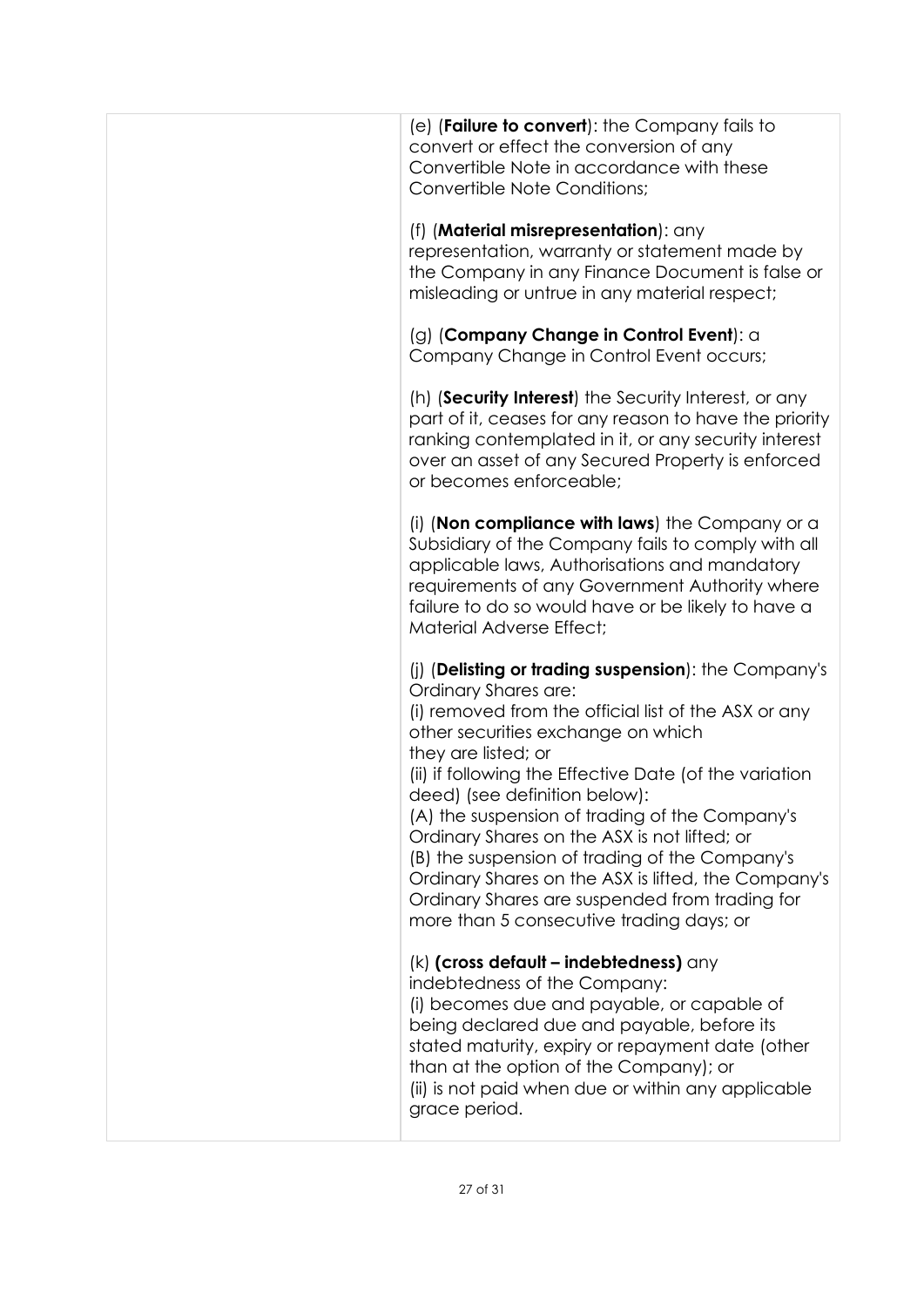| Redemption                                                                | The Note will be redeemed on the Redemption<br>Date for cash at 100% of the Issue Price and any<br>accrued interest up to the Redemption Date.                                                                                                                                                                                                                                                                                                                                                                                                                                                                                                                                                                                                |
|---------------------------------------------------------------------------|-----------------------------------------------------------------------------------------------------------------------------------------------------------------------------------------------------------------------------------------------------------------------------------------------------------------------------------------------------------------------------------------------------------------------------------------------------------------------------------------------------------------------------------------------------------------------------------------------------------------------------------------------------------------------------------------------------------------------------------------------|
| <b>Conversion Date</b>                                                    | Maturity (at the election of the Noteholder) or 10<br>days after the Noteholder issues a Conversion<br>Notice, whichever is the earlier.                                                                                                                                                                                                                                                                                                                                                                                                                                                                                                                                                                                                      |
| <b>Conversion Notice</b>                                                  | A notice issued by the Noteholder exercising its<br>right of early Conversion. The Noteholder may<br>exercise such right at any time after the Issue Date.<br>The Issuer does not have a right to elect to convert<br>the Note.                                                                                                                                                                                                                                                                                                                                                                                                                                                                                                               |
| <b>Revised Conversion Price</b>                                           | A Conversion Price of 6.551 cents                                                                                                                                                                                                                                                                                                                                                                                                                                                                                                                                                                                                                                                                                                             |
| <b>Security and Security</b><br><b>Documentation</b>                      | Secured first ranking General Security Agreement<br>in respect of the assets and undertaking of the<br>Issuer and each of its related bodies corporate.                                                                                                                                                                                                                                                                                                                                                                                                                                                                                                                                                                                       |
| Assignment                                                                | The Issuer may not assign or transfer any of its rights<br>or obligations under the Note without the prior<br>written consent of the Noteholder (which may be<br>withheld in the Noteholders absolute discretion).<br>A Noteholder may assign or transfer all or part of its<br>rights and obligations under the deed upon written<br>notice to the Company.                                                                                                                                                                                                                                                                                                                                                                                  |
| <b>Reconstruction</b>                                                     | If, after the Issue Date and prior to the Conversion<br>Date, there occurs any reconstruction of the issued<br>share capital of the Issuer including a<br>consolidation, reduction, sub-division or return of<br>capital ( <b>Reconstruction</b> ), the entitlement of the<br>Noteholder to convert the Note must be<br>reconstructed in the same proportion and manner<br>as the issued capital of the Issuer is reconstructed<br>and in a manner which will not result in any<br>additional benefits being conferred on the<br>Noteholder which are not conferred on holders of<br>ordinary shares and, so far as possible does not<br>prejudice the Noteholder, but in all other respects,<br>the terms of the Note will remain unchanged. |
| <b>Effective Date of Variation of the</b><br><b>Convertible Note Deed</b> | Date the Majority of the Noteholders receive<br>acceptable confirmation that the Conditions<br>Precedent have been met.                                                                                                                                                                                                                                                                                                                                                                                                                                                                                                                                                                                                                       |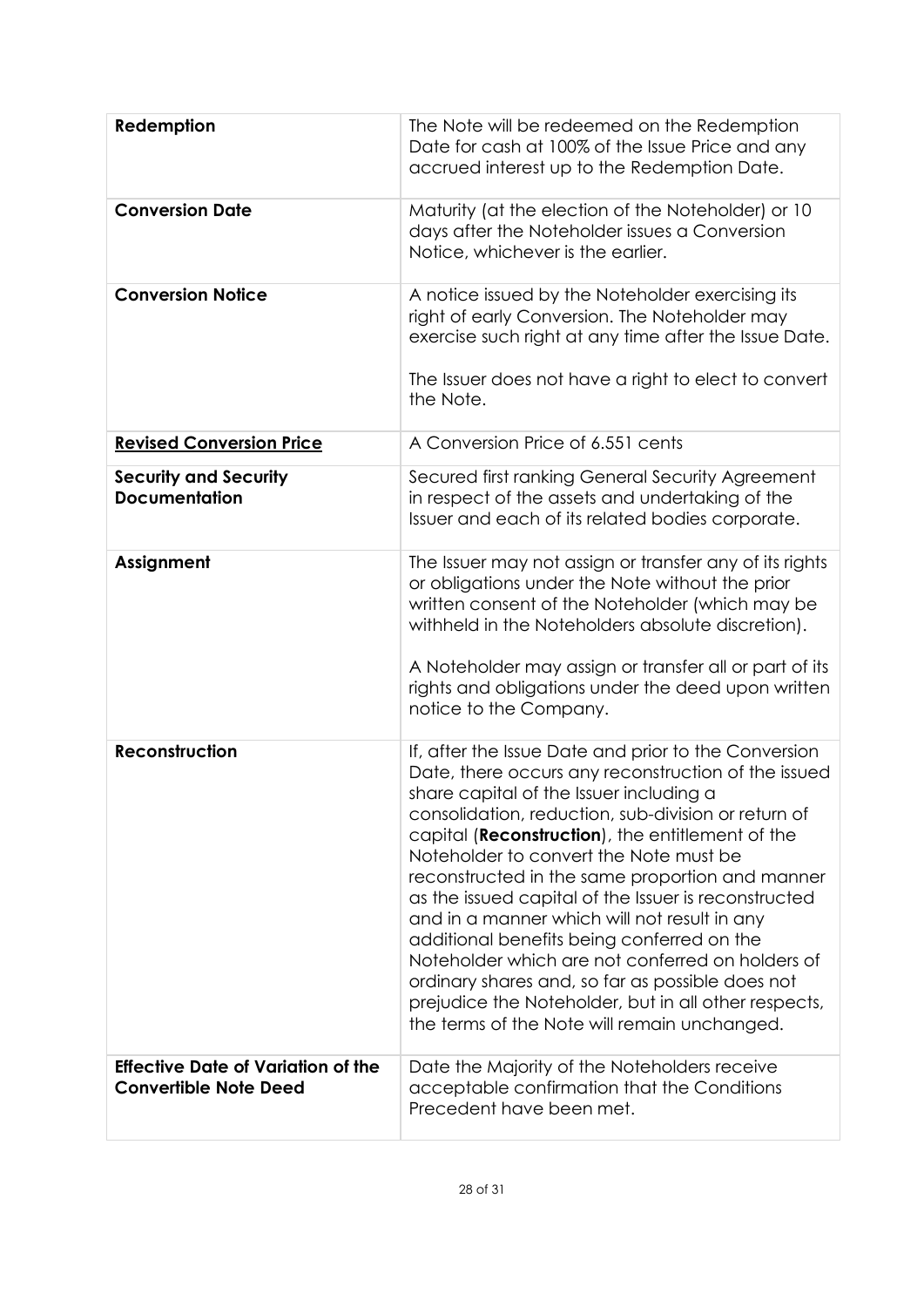| <b>Conditions Precedent for the</b><br><b>Variation of the Convertible Note</b><br><b>Deed</b> |       | (a) (Cleansing Prospectus) the Company lodges<br>with ASIC by no later than 31 August 2021 a<br>prospectus for the purposes of section<br>708A(11) of the Corporations Act for an offer<br>of shares to be issued by the Company (such<br>offer to be for ordinary shares in the Company<br>at an issue price not less than the Conversion<br>Price) that are in the same class as the shares<br>into which the Convertible Notes may convert<br>(Cleansing Prospectus) and: |
|------------------------------------------------------------------------------------------------|-------|------------------------------------------------------------------------------------------------------------------------------------------------------------------------------------------------------------------------------------------------------------------------------------------------------------------------------------------------------------------------------------------------------------------------------------------------------------------------------|
|                                                                                                | (i)   | the offer of Company shares under the<br>Cleansing Prospectus closes not later<br>than 30 days after the date the<br>Cleansing Prospectus is lodged with<br>ASIC; and                                                                                                                                                                                                                                                                                                        |
|                                                                                                | (ii)  | the Company applies for, and is<br>granted quotation, on ASX of the<br>Company shares (if any) issued under<br>the Cleansing Prospectus; and                                                                                                                                                                                                                                                                                                                                 |
|                                                                                                | (iii) | an issue of shares under the Cleansing<br>Prospectus is not void or voidable by<br>reason of section 723(3) or 724 of the<br>Corporations Act; and                                                                                                                                                                                                                                                                                                                           |
|                                                                                                | (iv)  | ASIC does not issue a stop order or<br>interim stop order in relation to the<br>Cleansing Prospectus under section 739<br>of the Corporations Act;                                                                                                                                                                                                                                                                                                                           |
|                                                                                                |       | (b) Company's securities trading on ASX) the<br>Company's securities are trading in the<br>ordinary course on ASX and are not subject to<br>any trading halt or suspension (whether<br>voluntary or otherwise) or other restriction or<br>impediment;                                                                                                                                                                                                                        |
|                                                                                                |       | (c) (executed counterpart) an original<br>counterpart of Variation Deed duly executed<br>by the Company, on which any applicable<br>stamp duty or other taxes of a similar nature<br>have been paid;                                                                                                                                                                                                                                                                         |
|                                                                                                |       | (d) no Shareholder Approvals required): the<br>Majority Noteholders are satisfied (acting<br>reasonably) that no Shareholder Approvals<br>are required in respect of the matters the<br>subject of this document and the Convertible<br>Note Deed (as amended by this document),<br>including in respect of the change in the terms<br>of issue of the Convertible Notes as<br>contemplated by this document;                                                                |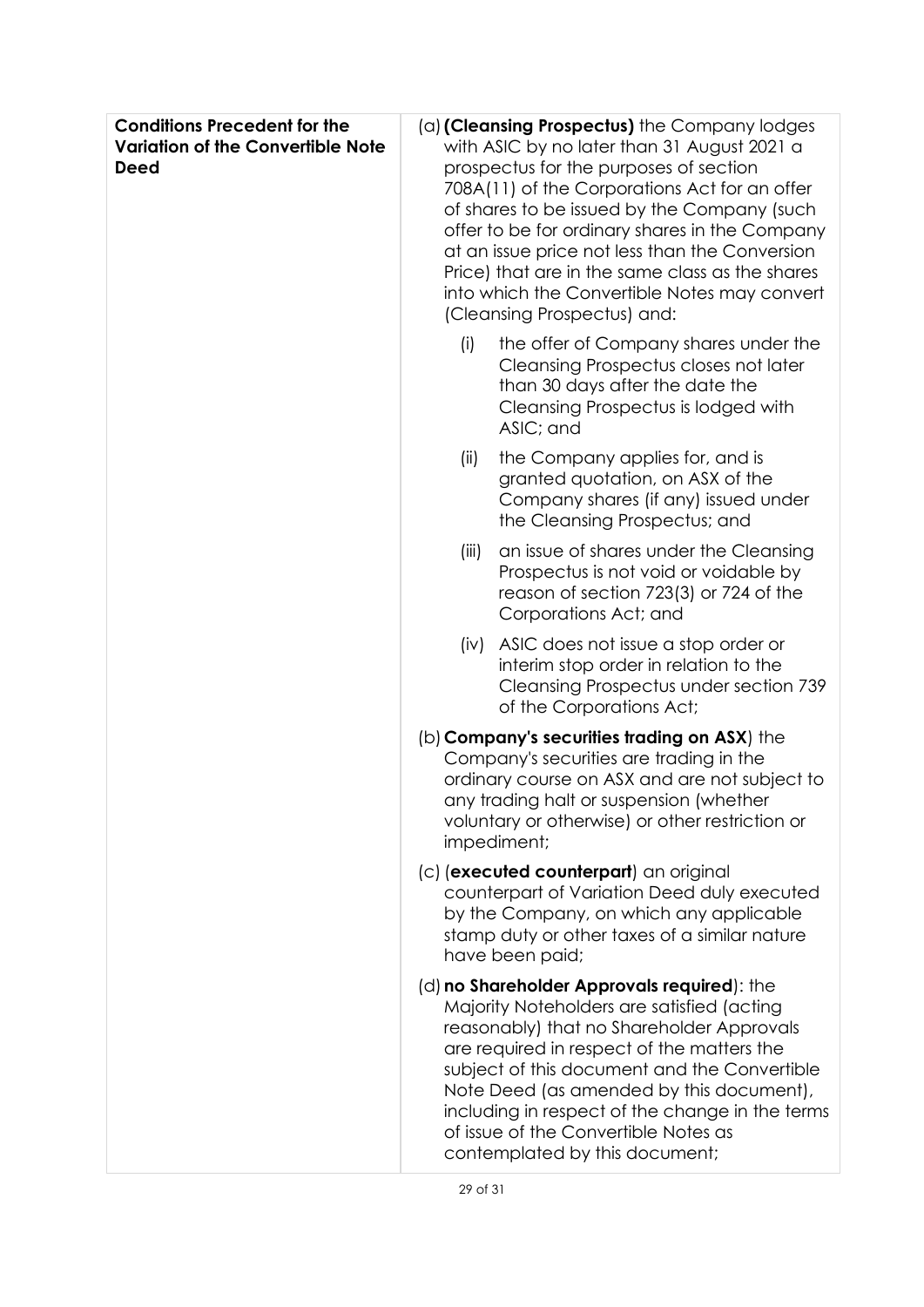|     | $(e)$ (regulatory approvals): all necessary<br>regulatory consents, permits and approvals<br>(including by ASIC or ASX, or both) in respect<br>of the acquisition of the Convertible Notes by<br>the Noteholders and the acquisition of new<br>Ordinary Shares in connection with the<br>conversion of the Convertible Notes by the<br>Noteholders have been obtained by the<br>Noteholders (including all regulatory approvals<br>from any third parties if required), including in<br>respect of the change in the terms of issue of<br>the Convertible Notes as contemplated by this<br>deed. If any such consent or approval is given<br>subject to conditions or requirements, this<br>Condition Precedent is not fulfilled unless those<br>conditions or requirements are acceptable to<br>the Noteholders; |
|-----|-------------------------------------------------------------------------------------------------------------------------------------------------------------------------------------------------------------------------------------------------------------------------------------------------------------------------------------------------------------------------------------------------------------------------------------------------------------------------------------------------------------------------------------------------------------------------------------------------------------------------------------------------------------------------------------------------------------------------------------------------------------------------------------------------------------------|
| (f) | (searches): satisfactory PPSR and ASIC<br>company searches on the Company and<br>evidence that all steps have been taken<br>under the PPSA to allow the Noteholders to<br>perfect all Security Interests in its favour under<br>the Finance Documents;                                                                                                                                                                                                                                                                                                                                                                                                                                                                                                                                                            |
|     | (g) (no default): the Majority Noteholders are<br>satisfied (acting reasonably) that no Event of<br>Default subsists or will result from the<br>Convertible Notes being provided;                                                                                                                                                                                                                                                                                                                                                                                                                                                                                                                                                                                                                                 |
|     | (h) (ASIC Instrument compliance) the Company<br>has satisfied, to the reasonable satisfaction of<br>the Majority Noteholders, the requirements of<br>sections $708A(12C)(b)$ and $(c)$ of the<br>Corporations Act (as those provisions have<br>been inserted by ASIC Corporations (Sale<br>Offers: Securities Issued on Conversion of<br>Convertible Notes) Instrument 2016/82);                                                                                                                                                                                                                                                                                                                                                                                                                                  |
| (i) | (Company representations): there is no<br>material breach, and there are no facts or<br>circumstances that may reasonably be<br>expected to lead to a material breach, of any<br>of the representations and warranties made<br>by the Company under clause 5.2 of the<br>Convertible Note Deed;                                                                                                                                                                                                                                                                                                                                                                                                                                                                                                                   |
| (i) | (costs and expenses) evidence that all fees,<br>costs and expenses due and payable to the<br>Noteholders or Thundering Herd Pty Ltd under<br>the Convertible Note Deed, this deed or other<br>Finance Documents have been paid in<br>cleared funds.                                                                                                                                                                                                                                                                                                                                                                                                                                                                                                                                                               |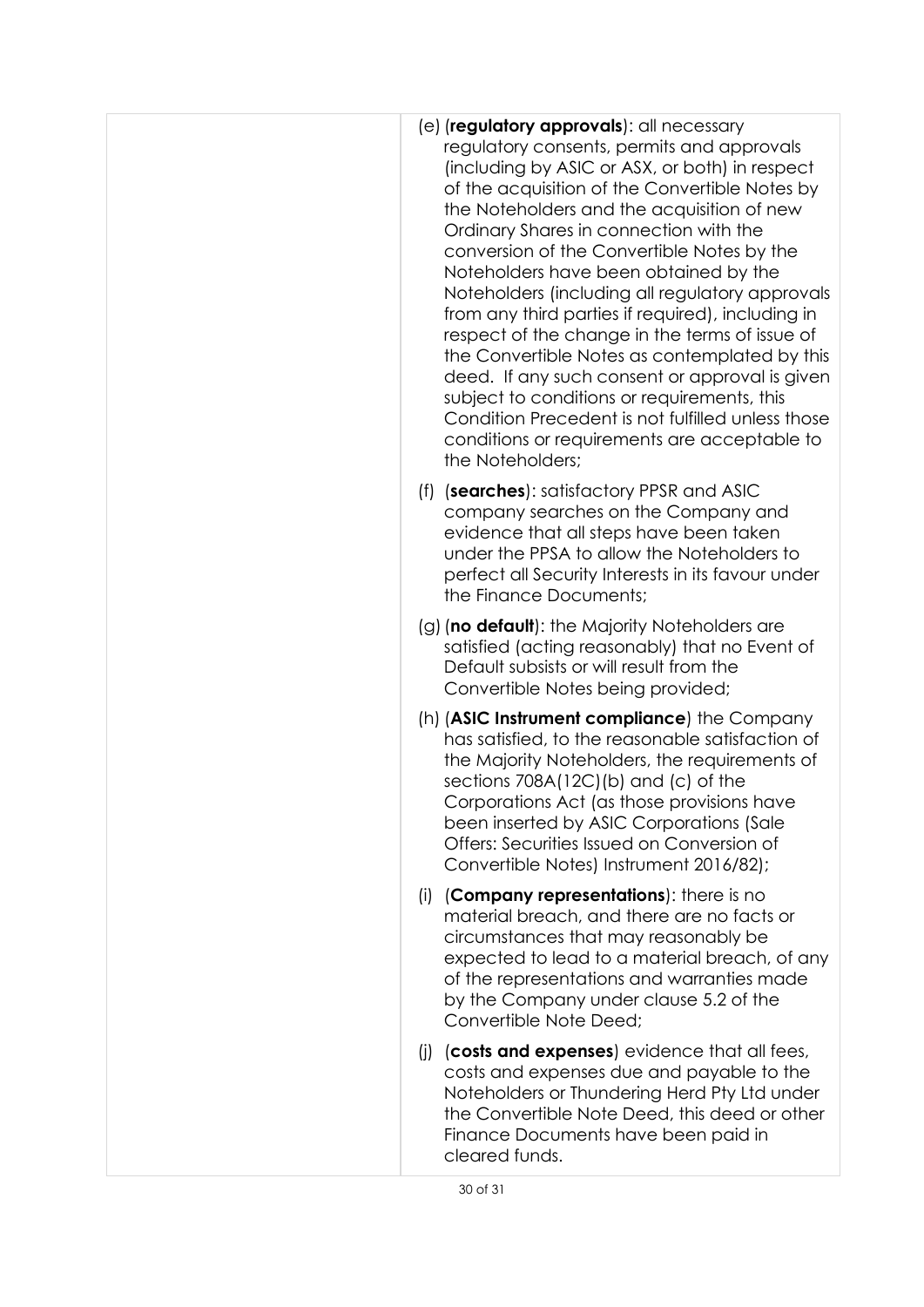| <b>Termination</b> | The Company must use reasonable endeavours to<br>ensure the Conditions Precedent are satisfied as<br>soon as reasonably possible after the execution of<br>this document. If any Conditions Precedent is not<br>satisfied, or waived on or before 30 September<br>2021, then the Majority Noteholders may elect in<br>their absolute discretion to terminate this<br>document by giving notice to the Company. |
|--------------------|----------------------------------------------------------------------------------------------------------------------------------------------------------------------------------------------------------------------------------------------------------------------------------------------------------------------------------------------------------------------------------------------------------------|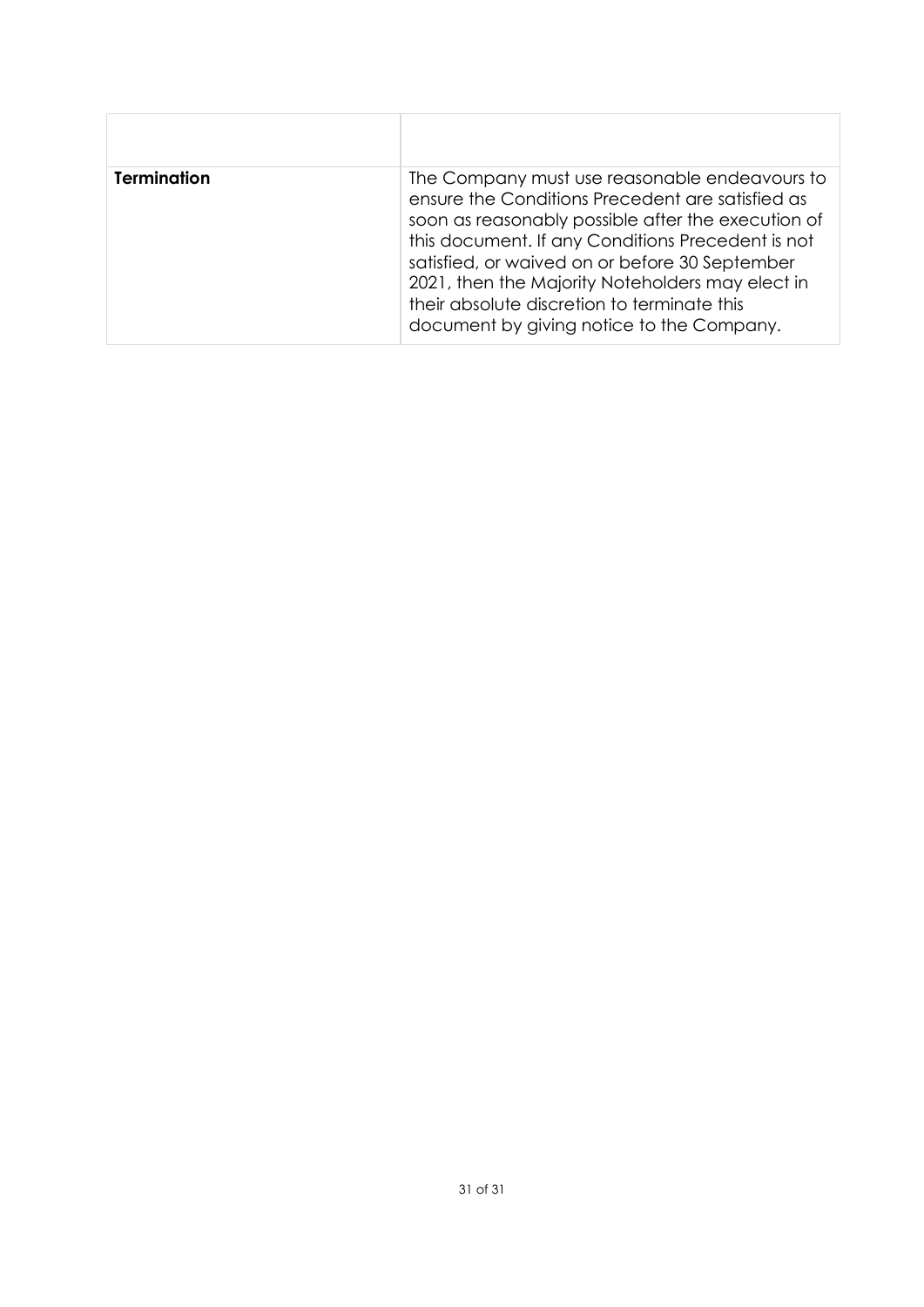

**All Correspondence to:**

|   | <b>By Mail</b> | Boardroom Pty Limited<br>GPO Box 3993<br>Sydney NSW 2001 Australia |
|---|----------------|--------------------------------------------------------------------|
| 昌 | By Fax:        | +61 2 9290 9655                                                    |
| ᇦ | Online:        | www.boardroomlimited.com.au                                        |
|   |                | By Phone: (within Australia) 1300 737 760                          |
|   |                | (outside Australia) +61 2 9290 9600                                |

#### **YOUR VOTE IS IMPORTANT**

For your vote to be effective it must be recorded **before 11:00am (AEDT) on Monday, 20 December 2021.**

**STEP 1: VISIT** https://www.votingonline.com.au/dclagm2021

**STEP 2: Enter your Postcode OR Country of Residence (if outside Australia)**

#### **TO VOTE BY COMPLETING THE PROXY FORM**

#### **STEP 1 APPOINTMENT OF PROXY**

Indicate who you want to appoint as your Proxy.

If you wish to appoint the Chair of the Meeting as your proxy, mark the box. If you wish to appoint someone other than the Chair of the Meeting as your proxy please write the full name of that individual or body corporate. If you leave this section blank, or your named proxy does not attend the meeting, the Chair of the Meeting will be your proxy. A proxy need not be a securityholder of the company. Do not write the name of the issuer company or the registered securityholder in the space.

#### **Appointment of a Second Proxy**

You are entitled to appoint up to two proxies to attend the meeting and vote. If you wish to appoint a second proxy, an additional Proxy Form may be obtained by contacting the company's securities registry or you may copy this form.

#### To appoint a second proxy you must:

(a) complete two Proxy Forms. On each Proxy Form state the percentage of your voting rights or the number of securities applicable to that form. If the appointments do not specify the percentage or number of votes that each proxy may exercise, each proxy may exercise half your votes. Fractions of votes will be disregarded.

(b) return both forms together in the same envelope.

#### **STEP 2 VOTING DIRECTIONS TO YOUR PROXY**

To direct your proxy how to vote, mark one of the boxes opposite each item of business. All your securities will be voted in accordance with such a direction unless you indicate only a portion of securities are to be voted on any item by inserting the percentage or number that you wish to vote in the appropriate box or boxes. If you do not mark any of the boxes on a given item, your proxy may vote as he or she chooses. If you mark more than one box on an item for all your securities your vote on that item will be invalid.

#### **Proxy which is a Body Corporate**

Where a body corporate is appointed as your proxy, the representative of that body corporate attending the meeting must have provided an "Appointment of Corporate Representative" prior to admission. An Appointment of Corporate Representative form can be obtained from the company's securities registry.

#### **STEP 3 SIGN THE FORM**

The form **must** be signed as follows:

**Individual:** This form is to be signed by the securityholder.

**Joint Holding**: where the holding is in more than one name, all the securityholders should sign.

**Power of Attorney:** to sign under a Power of Attorney, you must have already lodged it with the registry. Alternatively, attach a certified photocopy of the Power of Attorney to this form when you return it.

**Companies:** this form must be signed by a Director jointly with either another Director or a Company Secretary. Where the company has a Sole Director who is also the Sole Company Secretary, this form should be signed by that person. **Please indicate the office held by signing in the appropriate place.**

#### **STEP 4 LODGEMENT**

Proxy forms (and any Power of Attorney under which it is signed) must be received no later than 48 hours before the commencement of the meeting, therefore by **Monday, 20 December 2021 at 11am (AEDT).** Any Proxy Form received after that time will not be valid for the scheduled meeting.

**Proxy forms may be lodged using the enclosed Reply Paid Envelope or:**

| Online      | https://www.votingonline.com.au/dclagm2021                                         |  |
|-------------|------------------------------------------------------------------------------------|--|
| 昌<br>By Fax | + 61 2 9290 9655                                                                   |  |
| ⊠ By Mail   | Boardroom Pty Limited<br>GPO Box 3993,<br>Sydney NSW 2001 Australia                |  |
| In Person   | Boardroom Pty Limited<br>Level 12, 225 George Street,<br>Sydney NSW 2000 Australia |  |

#### **EXECUTE ONLINE BY SMARTPHONE**



Scan QR Code using smartphone QR Reader App